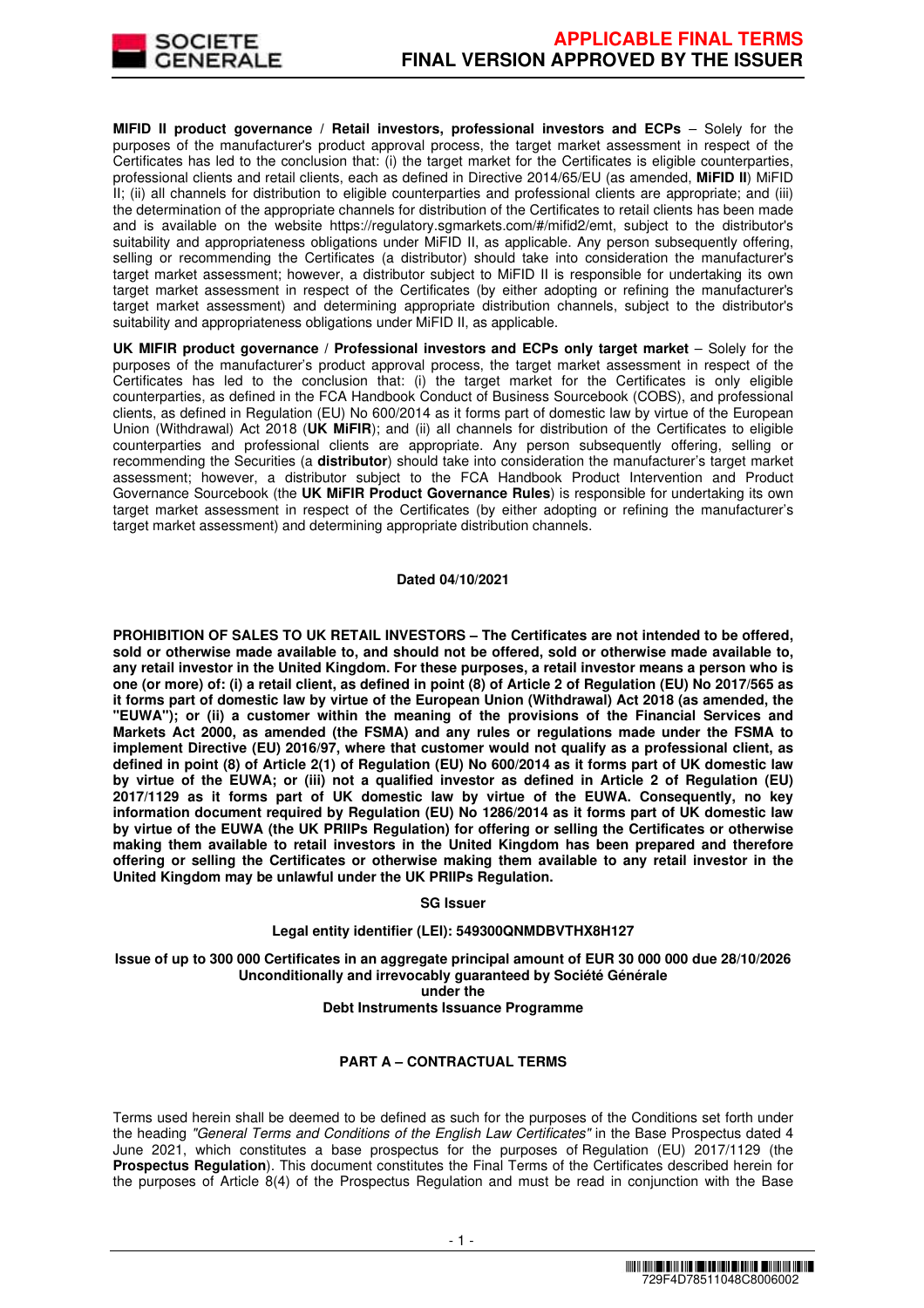

Prospectus and any supplement published prior to the Issue Date (as defined below) (the **Supplement**(s)); provided, however, that to the extent such Supplement (i) is published after these Final Terms have been signed or issued and (ii) provides for any change to the Conditions as set out under the heading "General Terms and Conditions of the English Law Certificates", such change shall have no effect with respect to the Conditions of the Certificates to which these Final Terms relate. Full information on the Issuer, the Guarantor and the offer of the Certificates is only available on the basis of the combination of these Final Terms, the Base Prospectus and any Supplement(s). Prior to acquiring an Interest in the Certificates described herein, prospective investors should read and understand the information provided in these Final Terms, the Base Prospectus and any Supplement(s) and be aware of the restrictions applicable to the offer and sale of such Certificates in the United States or to, or for the account or benefit of, persons that are not Permitted Transferees. A summary of the issue of the Certificates is annexed to these Final Terms.

Copies of the Base Prospectus, any Supplement(s) and these Final Terms are available for inspection from the head office of the Issuer, the Guarantor, the specified offices of the Paying Agents and, in the case of Certificates admitted to trading on the Regulated Market or on Euro MTF of the Luxembourg Stock Exchange, on the website of the Luxembourg Stock Exchange (www.bourse.lu) and, in the case of Non-Exempt Offers; on the website of the Issuer (http://prospectus.socgen.com).

| 1.  | (i)   | <b>Series Number:</b>                                                                   | 231230EN/21.10                                                                                                                                                                                  |
|-----|-------|-----------------------------------------------------------------------------------------|-------------------------------------------------------------------------------------------------------------------------------------------------------------------------------------------------|
|     | (ii)  | <b>Tranche Number:</b>                                                                  | 1                                                                                                                                                                                               |
|     | (iii) | Date on which the Certificates<br>become fungible:                                      | Not Applicable                                                                                                                                                                                  |
| 2.  |       | <b>Specified Currency:</b>                                                              | <b>EUR</b>                                                                                                                                                                                      |
| 3.  |       | <b>Aggregate Nominal Amount:</b>                                                        |                                                                                                                                                                                                 |
|     | (i)   | - Tranche:                                                                              | up to 300 000 Certificates in an aggregate principal amount<br>of EUR 30 000 000                                                                                                                |
|     | (ii)  | - Series:                                                                               | up to 300 000 Certificates in an aggregate principal amount<br>of EUR 30 000 000                                                                                                                |
| 4.  |       | <b>Issue Price:</b>                                                                     | EUR 100 per Certificate of EUR 100 Specified Denomination                                                                                                                                       |
| 5.  |       | <b>Specified Denomination(s):</b>                                                       | <b>EUR 100</b>                                                                                                                                                                                  |
| 6.  | (i)   | <b>Issue Date:</b><br>(DD/MM/YYYY)                                                      | 29/10/2021                                                                                                                                                                                      |
|     | (ii)  | <b>Interest Commencement Date:</b>                                                      | <b>Issue Date</b>                                                                                                                                                                               |
| 7.  |       | <b>Final Exercise Date:</b><br>(DD/MM/YYYY)                                             | 28/10/2026                                                                                                                                                                                      |
| 8.  |       | <b>Governing law:</b>                                                                   | English law                                                                                                                                                                                     |
| 9.  | (i)   | <b>Status of the Certificates:</b>                                                      | Unsecured                                                                                                                                                                                       |
|     | (ii)  | Date of corporate authorisation<br>obtained for the issuance of<br><b>Certificates:</b> | Not Applicable                                                                                                                                                                                  |
|     | (iii) | <b>Type of Structured Certificates:</b>                                                 | <b>Share Linked Certificates</b>                                                                                                                                                                |
|     |       |                                                                                         | The provisions of the following Additional Terms and<br>Conditions apply:<br>Additional Terms<br>Conditions for Share Linked<br>and<br>Certificates and Depositary Receipts Linked Certificates |
|     | (iv)  | <b>Reference of the Product</b>                                                         | 3.3.3 with Option 1 applicable as described in the Additional<br>Terms and Conditions relating to Formulae                                                                                      |
| 10. |       | <b>Interest Basis:</b>                                                                  | See section "PROVISIONS RELATING TO INTEREST (IF<br>ANY) PAYABLE" below.                                                                                                                        |
| 11. |       | <b>Redemption/Payment Basis:</b>                                                        | See section "PROVISIONS RELATING TO REDEMPTION"<br>below.                                                                                                                                       |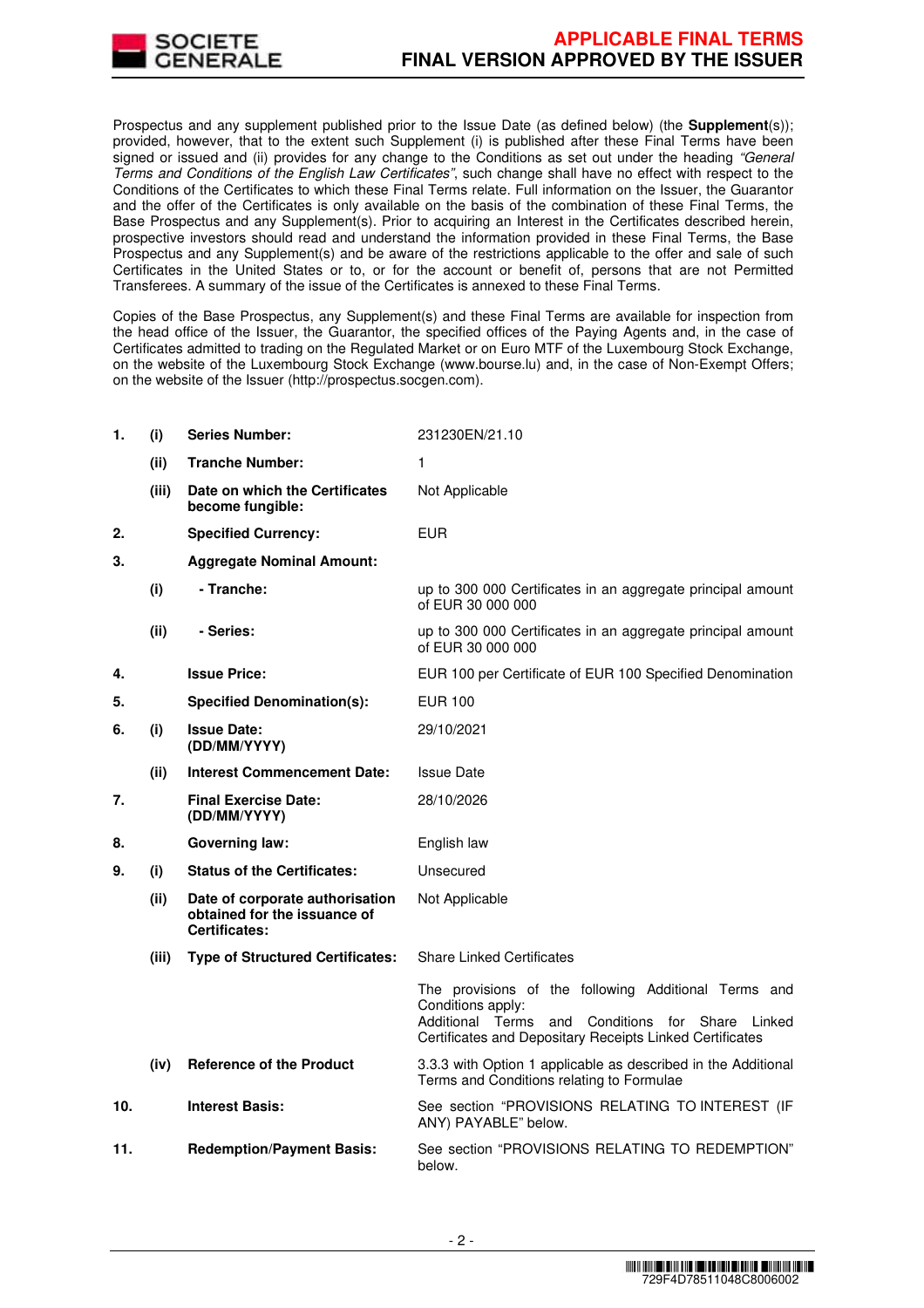

| 12. |       | Issuer's/Certificateholders'<br>redemption option:                             | See section "PROVISIONS RELATING TO REDEMPTION"<br>below.                                                                                                                                                                    |
|-----|-------|--------------------------------------------------------------------------------|------------------------------------------------------------------------------------------------------------------------------------------------------------------------------------------------------------------------------|
|     |       | PROVISIONS RELATING TO INTEREST (IF ANY) PAYABLE                               |                                                                                                                                                                                                                              |
| 13. |       | <b>Fixed Rate Certificate</b><br><b>Provisions:</b>                            | Not Applicable                                                                                                                                                                                                               |
| 14. |       | <b>Floating Rate Certificate</b><br><b>Provisions:</b>                         | Not Applicable                                                                                                                                                                                                               |
| 15. |       | <b>Structured Interest Certificate</b><br><b>Provisions:</b>                   | Applicable as per Condition 3.3 of the General Terms and<br>Conditions                                                                                                                                                       |
|     | (i)   | <b>Structured Interest Amount(s)</b>                                           | Unless previously redeemed, on each Interest Payment<br>Date(i) (i from 1 to 5), the Issuer shall pay to the<br>Certificateholders, for each Certificate,<br>an<br>amount<br>determined by the Calculation Agent as follows: |
|     |       |                                                                                | Scenario 1:                                                                                                                                                                                                                  |
|     |       |                                                                                | If on Valuation Date(i), Performance(i) is higher than or<br>equal to -30%, then:                                                                                                                                            |
|     |       |                                                                                | Interest Amount(i)<br>Structured<br>Max(0;<br>Specified<br>$=$<br>Denomination x (i x 5.50%) - SumCouponsPaid(i-1))                                                                                                          |
|     |       |                                                                                | Scenario 2:                                                                                                                                                                                                                  |
|     |       |                                                                                | If on Valuation Date(i), Performance(i) is lower than -30%,<br>then:                                                                                                                                                         |
|     |       |                                                                                | Structured Interest Amount(i) = 0 (zero)                                                                                                                                                                                     |
|     |       |                                                                                | Definitions relating to the Structured Interest Amount are set<br>out in paragraph 25(ii) "Definitions relating to the Product"                                                                                              |
|     | (ii)  | <b>Specified Period(s)/Interest</b><br><b>Payment Date(s):</b><br>(DD/MM/YYYY) | Interest Payment Date(i) (i from 1 to 5): 04/11/2022;<br>06/11/2023; 04/11/2024; 04/11/2025; 28/10/2026                                                                                                                      |
|     | (iii) | <b>Business Day</b><br><b>Convention:</b>                                      | Following Business Day Convention (unadjusted)                                                                                                                                                                               |
|     | (iv)  | <b>Day Count Fraction:</b>                                                     | Not Applicable                                                                                                                                                                                                               |
|     | (v)   | <b>Business Centre(s):</b>                                                     | Not Applicable                                                                                                                                                                                                               |
| 16. |       | <b>Zero Coupon Certificate</b><br><b>Provisions:</b>                           | Not Applicable                                                                                                                                                                                                               |
|     |       | PROVISIONS RELATING TO REDEMPTION                                              |                                                                                                                                                                                                                              |
| 17. |       | Redemption at the option of the<br>Issuer:                                     | Not Applicable                                                                                                                                                                                                               |

Unless previously redeemed, if an Automatic Early Redemption Event has occurred, then the Issuer shall

Not Applicable

**19. Automatic Early Redemption:** Applicable as per Condition 6.4.2 of the General Terms and Conditions

**18. Redemption at the option of the Certificateholders:**

**(i) Automatic Early Redemption** 

**Amount(s):**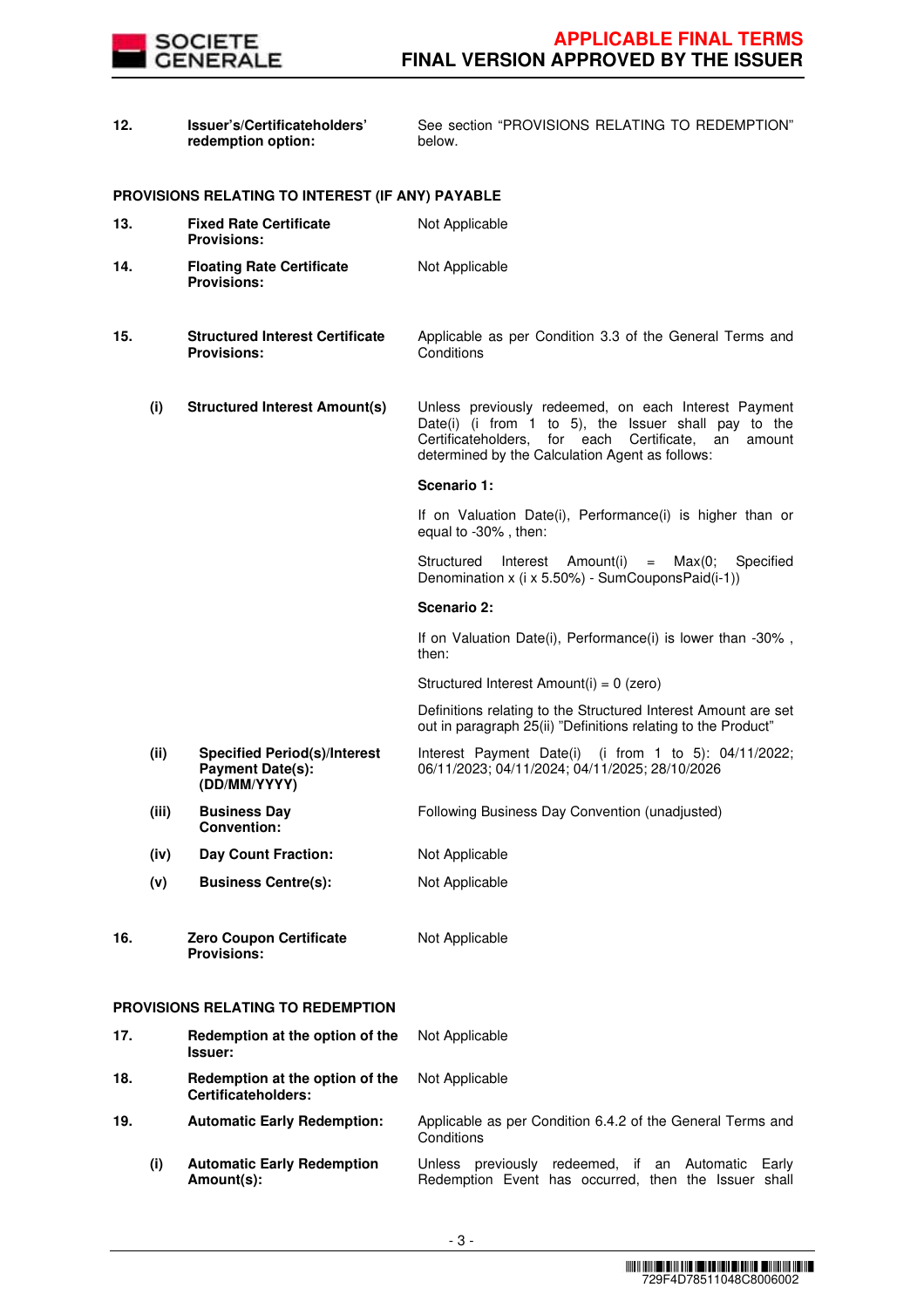

redeem early the Certificates on Automatic Early Redemption Date(i) (i from 1 to 4) in accordance with the following provisions in respect of each Certificate:

Automatic Early Redemption Amount(i) = Specified Denomination x (100%)

 Definitions relating to the Automatic Early Redemption Amount are set out in paragraph 25(ii) "Definitions relating to the Product".

- **(ii) Automatic Early Redemption Date(s): (DD/MM/YYYY)** Automatic Early Redemption Date(i) (i from 1 to 4): 04/11/2022; 06/11/2023; 04/11/2024; 04/11/2025
- **(iii) Automatic Early Redemption Event:** is deemed to have occurred, as determined by the Calculation Agent, if on a Valuation Date(i) (i from 1 to 4), Performance(i) is higher than or equal to 0%

**20. Final Exercise Amount:** Unless previously redeemed, the Issuer shall redeem the Certificates on the Final Exercise Date, in accordance with the following provisions in respect of each Certificate:

## **Scenario 1:**

If on Valuation Date(5), Performance(5) is higher than or equal to -30% , then:

Final Exercise Amount = Specified Denomination x [100%]

#### **Scenario 2:**

If on Valuation Date(5), Performance(5) is lower than -30% , then:

Final Exercise Amount = Specified Denomination x  $100\% +$ Performance(5)]

 Definitions relating to the Final Exercise Amount are set out in paragraph 25(ii) "Definitions relating to the Product".

- **21. Physical Delivery Provisions:** Not Applicable
- **22. Trigger redemption at the option of the Issuer:** Not Applicable
- **23. Redemption for tax reasons, special tax reasons, regulatory reasons, Force Majeure Event, Event of Default** Early Redemption or Monetisation until the Final Exercise Date

Early Redemption Amount : Market Value

## **PROVISIONS APPLICABLE TO THE UNDERLYING(S) IF ANY**

**Event(s) and/or any additional** 

**in the relevant Additional Terms** 

**24. (i) Underlying(s):** The following Share as defined below:

|      | Company         | <b>Bloomberg Ticker</b> | Exchange                                                                                                                                                                                        | Website      |
|------|-----------------|-------------------------|-------------------------------------------------------------------------------------------------------------------------------------------------------------------------------------------------|--------------|
|      | ASML Holding NV | ASML NA                 | EURONEXT AMSTERDAM NV                                                                                                                                                                           | www.asml.com |
| (ii) |                 |                         | Information relating to the past The information relating to the past and future performances<br>and future performances of the of the Underlying(s) and volatility are available on the source |              |

- **Underlying(s) and volatility:** specified in the table above.
- **(iii) Provisions relating, amongst others, to the Market Disruption Event(s) and/or Extraordinary**  The provisions of the following Additional Terms and Conditions apply:

**disruption event(s) as described**  Additional Terms and Conditions for Share Linked Certificates and Depositary Receipts Linked Certificates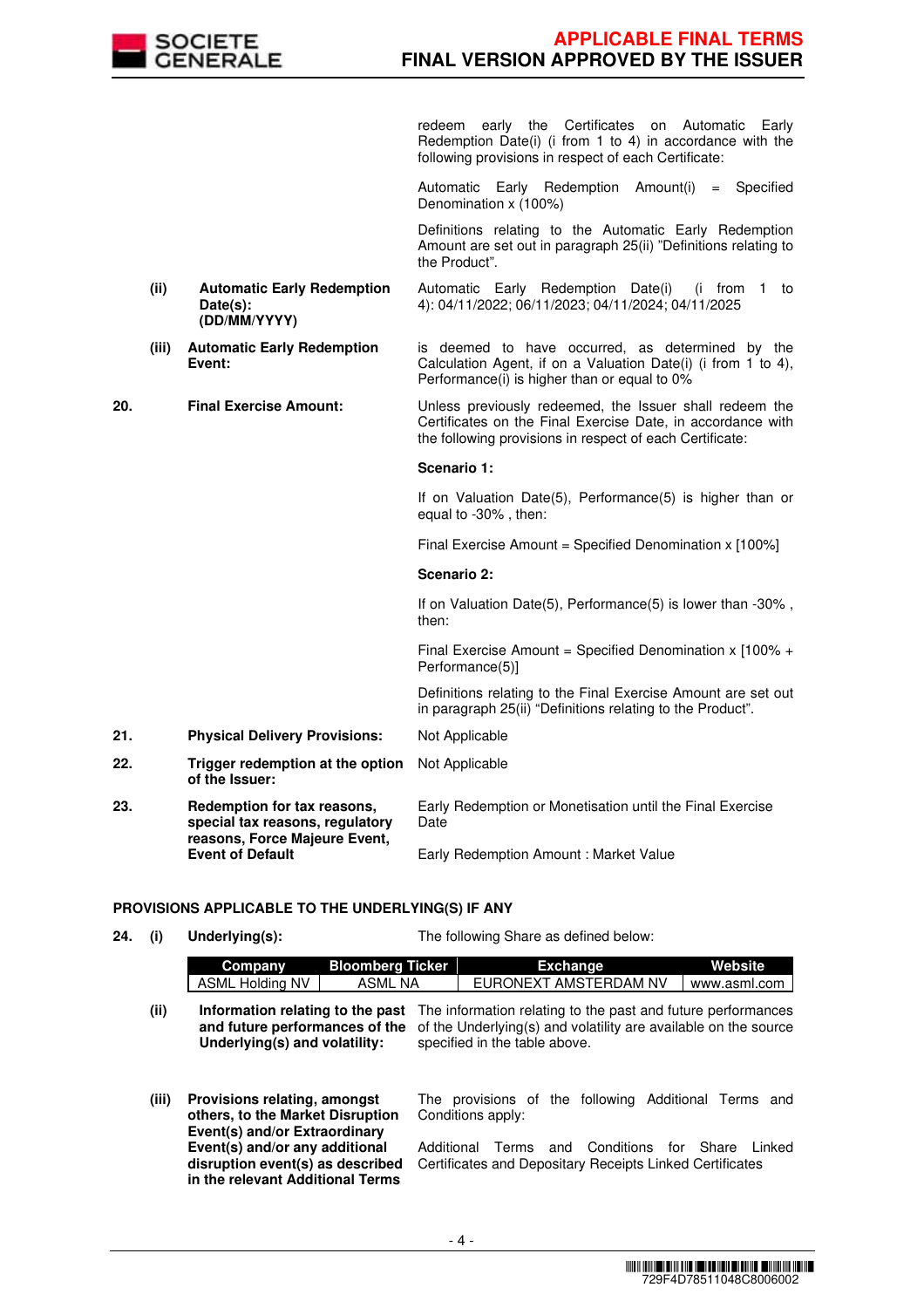

**and Conditions:**

| (iv) | Other information relating to<br>the Underlying(s):     | Information or summaries of information included herein with<br>respect to the Underlying(s), has been extracted from<br>general databases released publicly or by any other<br>available information.                                                                                                 |
|------|---------------------------------------------------------|--------------------------------------------------------------------------------------------------------------------------------------------------------------------------------------------------------------------------------------------------------------------------------------------------------|
|      |                                                         | Each of the Issuer and the Guarantor confirms that such<br>information has been accurately reproduced and that, so far<br>as it is aware and is able to ascertain from information<br>published, no facts have been omitted which would render<br>the reproduced information inaccurate or misleading. |
| (v)  | <b>Credit Linked Certificates</b><br><b>Provisions:</b> | Not Applicable                                                                                                                                                                                                                                                                                         |
| (vi) | <b>Bond Linked Certificates</b><br><b>Provisions:</b>   | Not Applicable                                                                                                                                                                                                                                                                                         |

## **DEFINITIONS APPLICABLE TO INTEREST (IF ANY), REDEMPTION AND THE UNDERLYING(S) IF ANY**

| 25. | (i)  | Definitions relating to date(s):                  | Applicable                                                                                                          |
|-----|------|---------------------------------------------------|---------------------------------------------------------------------------------------------------------------------|
|     |      | <b>Valuation Date(0):</b><br>(DD/MM/YYYY)         | 28/10/2021                                                                                                          |
|     |      | Valuation Date(i) (i from 1 to 5)<br>(DD/MM/YYYY) | 28/10/2024;<br>30/10/2023;<br>28/10/2025;<br>28/10/2022;<br>21/10/2026                                              |
|     | (ii) | Definitions relating to the<br><b>Product:</b>    | Applicable, subject to the provisions of Condition 4 of the<br>Additional Terms and Conditions relating to Formulae |
|     |      | SumCouponsPaid(i-1)<br>(i from 2 to 5)            | SumCouponsPaid(i-2)<br>Structured<br>Interest<br>means<br>$+$<br>Amount(i-1)                                        |
|     |      |                                                   | With:                                                                                                               |
|     |      |                                                   | SumCouponsPaid $(0) = 0$ (zero)                                                                                     |
|     |      | Performance(i)<br>(i from 1 to 5)                 | means $(S(i) / S(0)) - 100\%$                                                                                       |
|     |      | S(i)<br>(i from 0 to 5)                           | means in respect of any Valuation Date(i) the Closing Price<br>of the Underlying                                    |

## **PROVISIONS RELATING TO SECURED CERTIFICATES**

**26. Secured Certificates Provisions:** Not Applicable

# **GENERAL PROVISIONS APPLICABLE TO THE CERTIFICATES**

| 27. |     | Provisions applicable to<br>payment date(s): |                                                                                                                |
|-----|-----|----------------------------------------------|----------------------------------------------------------------------------------------------------------------|
|     |     | - Payment Business Day:                      | Following Payment Business Day                                                                                 |
|     |     | - Financial Centre(s):                       | Not Applicable                                                                                                 |
| 28. |     | <b>Form of the Certificates:</b>             |                                                                                                                |
|     | (i) | Form:                                        | Non-US Registered Global Note registered in the name of a<br>nominee for a common depositary for Euroclear and |

Clearstream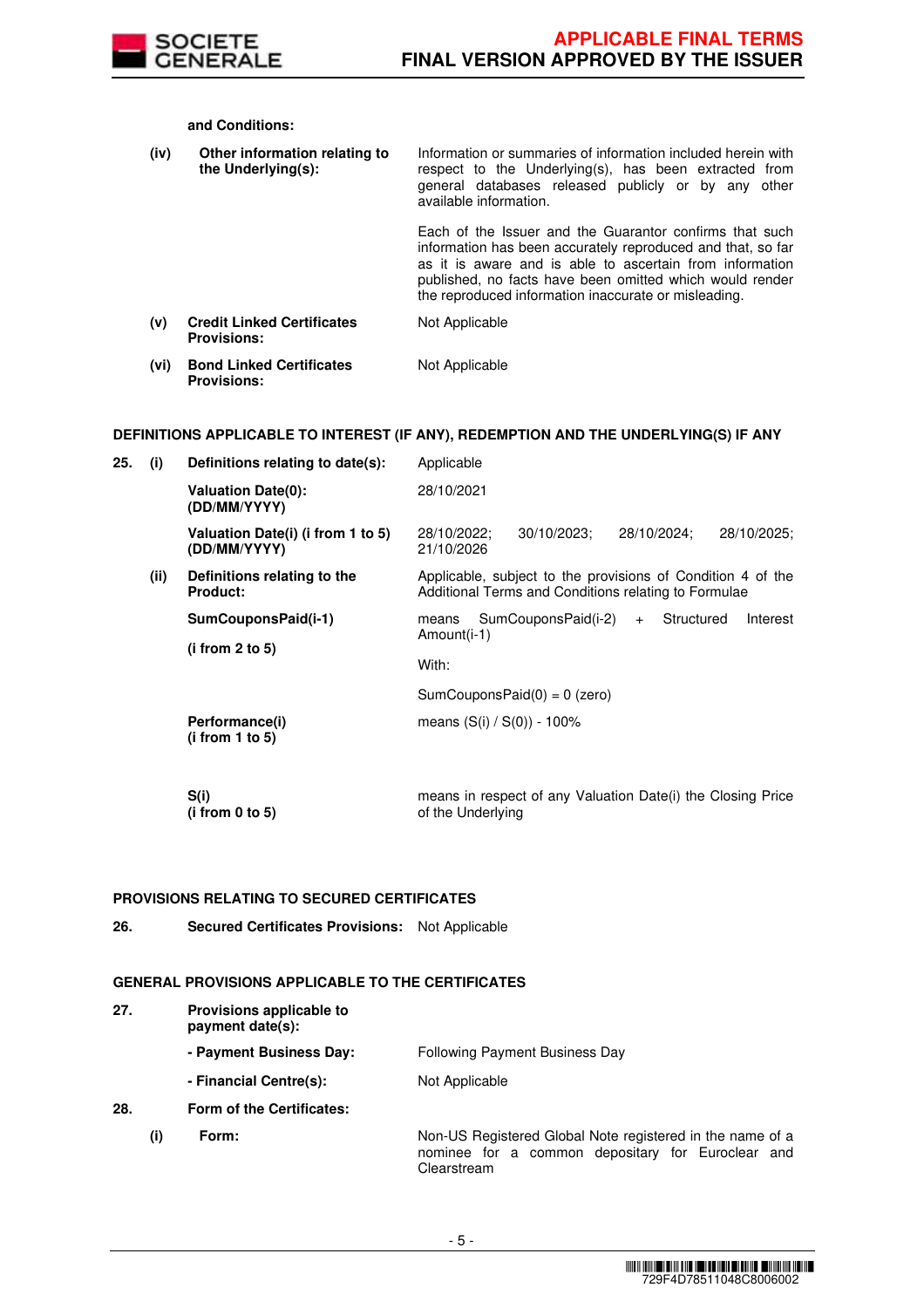

|     | (ii) | New Global Note (NGN -<br>bearer notes) / New<br>Safekeeping Structure (NSS -<br>registered notes): | No                                                                      |
|-----|------|-----------------------------------------------------------------------------------------------------|-------------------------------------------------------------------------|
| 29. |      | <b>Redenomination:</b>                                                                              | Not Applicable                                                          |
| 30. |      | <b>Consolidation:</b>                                                                               | Applicable as per Condition 14.2 of the General Terms and<br>Conditions |
| 31. |      | <b>Partly Paid Certificates</b><br><b>Provisions:</b>                                               | Not Applicable                                                          |
| 32. |      | <b>Instalment Certificates</b><br><b>Provisions:</b>                                                | Not Applicable                                                          |
| 33. |      | Masse:                                                                                              | Not Applicable                                                          |
| 34. |      | <b>Dual Currency Certificate</b><br><b>Provisions:</b>                                              | Not Applicable                                                          |
| 35. |      | <b>Additional Amount Provisions</b><br>for Italian Certificates:                                    | Not Applicable                                                          |
| 36. |      | Interest Amount and/or the<br><b>Redemption Amount switch at</b><br>the option of the Issuer:       | Not Applicable                                                          |
| 37. |      | <b>Portfolio Linked Certificates</b><br><b>Provisions:</b>                                          | Not Applicable                                                          |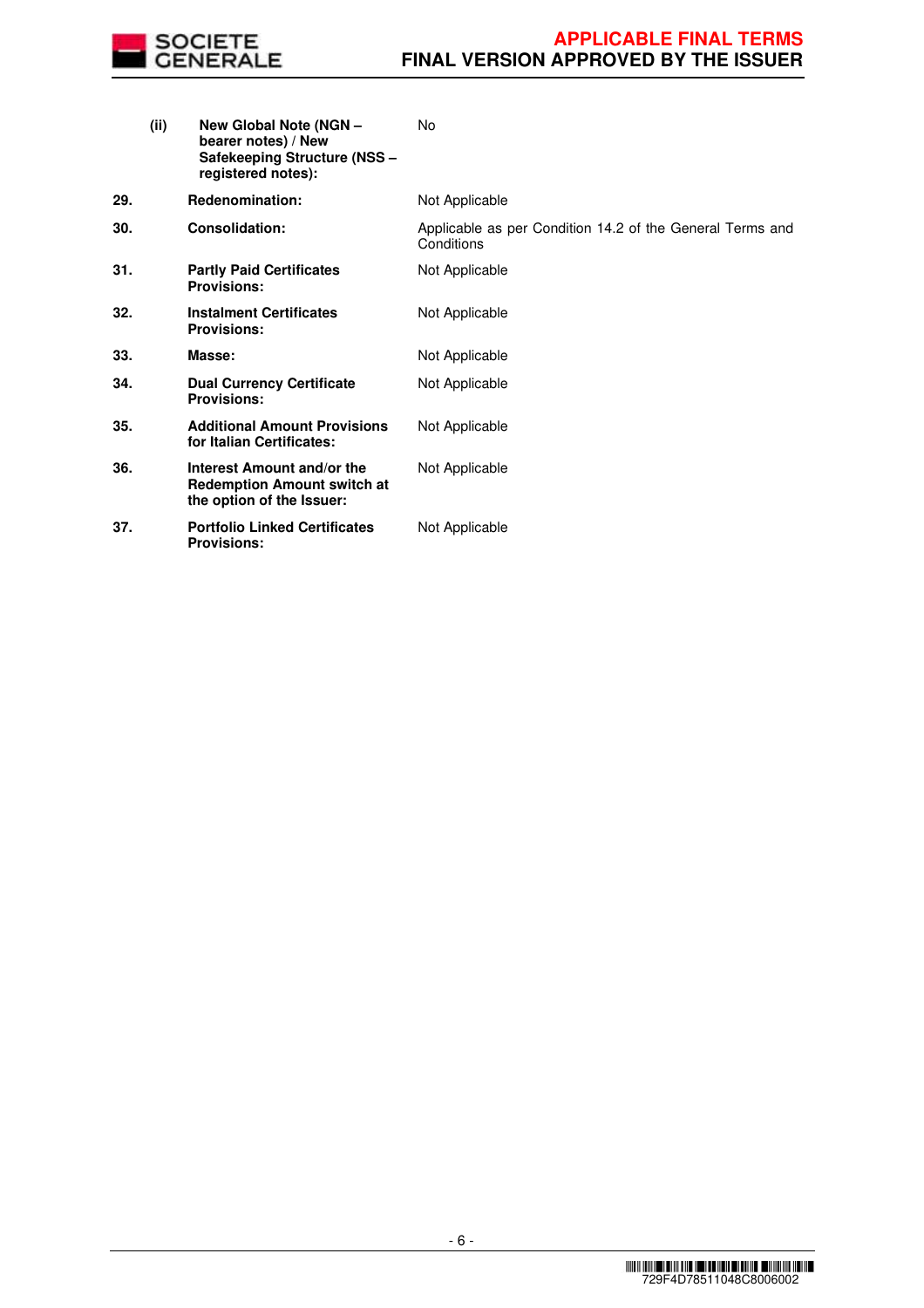

## **PART B – OTHER INFORMATION**

## **1. LISTING AND ADMISSION TO TRADING**

- **(i) Listing:** None
- **(ii) Admission to trading:** Application shall be made for the Certificates to be admitted to trading on the Multilateral Trading Facility ("MTF") named EuroTLX organized and managed by Borsa Italiana S.p.A. with effect from or as soon as practicable after the Issue Date. Société Générale, directly or through a third party appointed by it, will act as specialist for the Certificates, in accordance with the rules and regulations of EuroTLX.

 **There can be no assurance that the listing and trading of the Certificates will be approved with effect on the Issue Date or at all, provided that if Borsa Italiana S.p.A. does not release its decision of admission to trading within the day immediately preceding the Issue Date, Section 10 – paragraph "Conditions to which the offer is subject" of these Final Terms shall apply.**

**(iii) Estimate of total expenses related to admission to trading:** Not Applicable **(iv) Information required for Certificates to be listed on SIX Swiss Exchange:** Not Applicable

## **2. RATINGS**

The Certificates to be issued have not been rated.

## **3. INTERESTS OF NATURAL AND LEGAL PERSONS INVOLVED IN THE ISSUE/OFFER**

 Save for fees, if any, payable to the Dealer, and so far as the Issuer is aware, no person involved in the issue of the Certificates has an interest material to the offer.

The Dealer and its affiliates have engaged, and may in the future engage, in investment banking and/or commercial banking transactions with, and may perform other services for, the Issuer and its affiliates in the ordinary course of business.

 Société Générale will ensure the roles of provider of hedging instruments to the Issuer of the Certificates and Calculation Agent of the Certificates.

 The possibility of conflicts of interest between the different roles of Société Générale on one hand, and between those of Société Générale in these roles and those of the Certificateholders on the other hand cannot be excluded.

 Furthermore, given the banking activities of Société Générale, conflicts may arise between the interests of Société Générale acting in these capacities (including business relationship with the issuers of the financial instruments being underlyings of the Certificates or possession of non public information in relation with them) and those of the Certificateholders. Finally, the activities of Société Générale on the underlying financial instrument(s), on its proprietary account or on behalf of its customers, or the establishment of hedging transactions, may also have an impact on the price of these instruments and their liquidity, and thus may be in conflict with the interests of the Certificateholders.

# **4. REASONS FOR THE OFFER AND USE OF PROCEEDS**

**(i) Reasons for the offer and use of proceeds:**

The net proceeds from each issue of Certificates will be applied for the general financing purposes of the Société Générale Group, which include making a profit.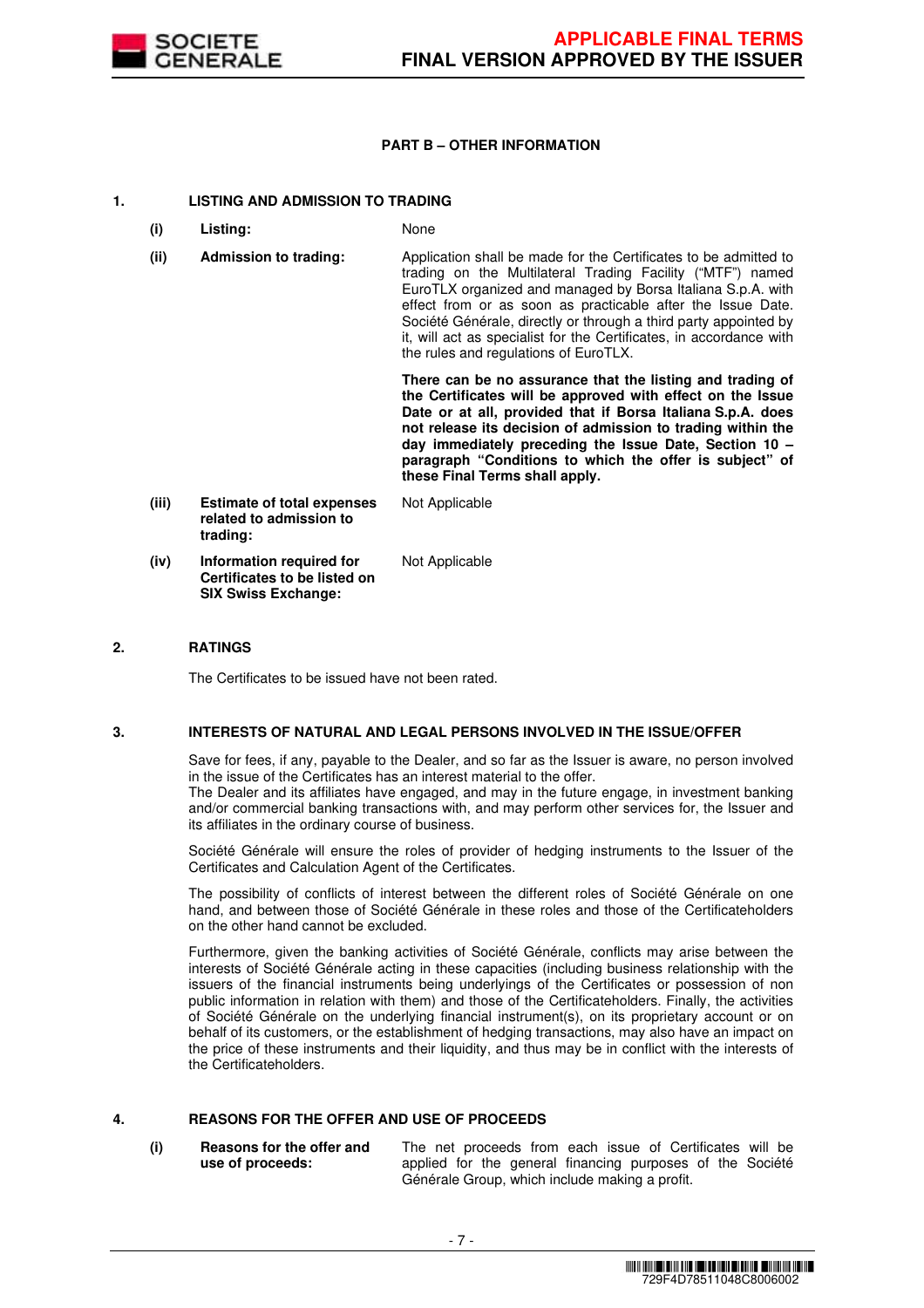

- **(ii) Estimated net proceeds:** Not Applicable
- **(iii) Estimated total expenses:** Not Applicable
- **5. INDICATION OF YIELD** (Fixed Rate Certificates only) Not Applicable
- **6. HISTORIC INTEREST RATES** (Floating Rate Certificates only)

Not Applicable

## **7. PERFORMANCE AND EFFECT ON VALUE OF INVESTMENT**

#### **(i) PERFORMANCE OF FORMULA, EXPLANATION OF EFFECT ON VALUE OF INVESTMENT**  (Structured Certificates only)

 The value of the Certificates, the payment of a Coupon amount on a relevant Interest payment date to a Certificateholder, the payment of an automatic early redemption amount on a relevant automatic early redemption date, and the payment of a redemption amount to a Certificateholder on the Final Exercise Date will depend on the performance of the underlying asset(s), on the relevant valuation date(s).

 The value of the Certificates is linked to the positive or negative performance of the underlying instrument. The amount(s) to be paid is/are determined on the basis of the condition which is satisfied (or not) if the performance of the underlying instrument is higher than or equal to a predefined barrier performance.

 During the lifetime of the Certificates, the market value of these Certificates may be lower than the invested capital. Furthermore, an insolvency of the Issuer and/or the Guarantor may cause a total loss of the invested capital.

**The attention of the investors is drawn to the fact that they could sustain an entire or a partial loss of their investment.**

#### **(ii) PERFORMANCE OF RATE(S) OF EXCHANGE AND EXPLANATION OF EFFECT ON VALUE OF INVESTMENT** (Dual Currency Certificates only)

Not Applicable

## **8. OPERATIONAL INFORMATION**

**(i) Security identification code(s): - ISIN code:** XS2347864824 **- Common code:** 234786482 **(ii) Clearing System(s):** Euroclear Bank S.A/N.V. (**Euroclear) /** Clearstream Banking société anonyme (**Clearstream**) **(iii) Delivery of the Certificates:** Delivery against payment **(iv) Calculation Agent:** Société Générale Tour Société Générale 17 Cours Valmy 92987 Paris La Défense Cedex France **(v) Paying Agent(s):** Société Générale Luxembourg SA 11, avenue Emile Reuter 2420 Luxembourg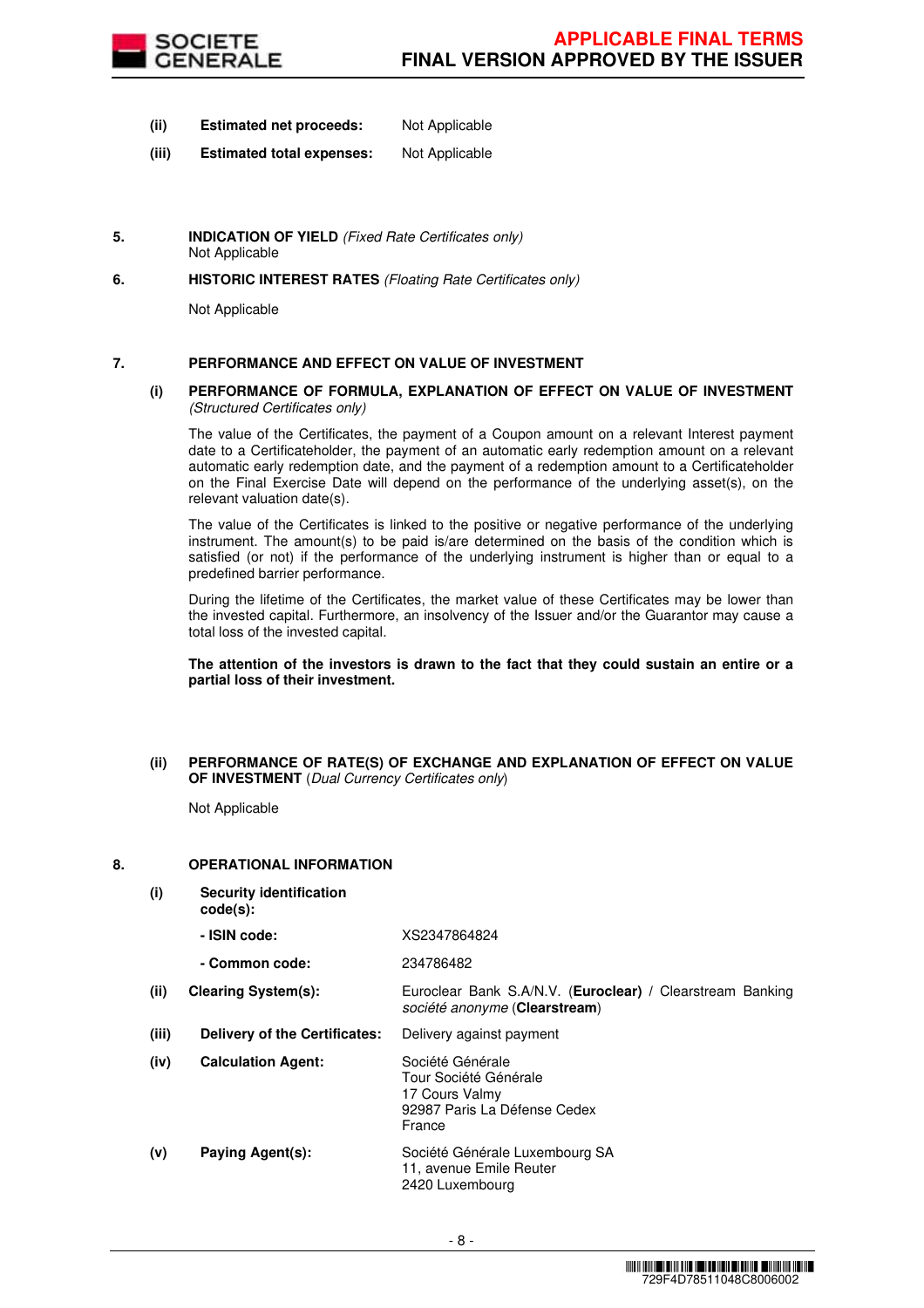

# Luxembourg

|    | (vi)  | Eurosystem eligibility of the<br>Certificates:                                                                                         | No. Whilst the designation is specified as "no" at the date of<br>these Final Terms, should the Eurosystem eligibility criteria be<br>amended in the future such that the Certificates are capable of<br>meeting them the Certificates may then be deposited with one<br>of the ICSDs as common safekeeper (and registered in the<br>name of a nominee of one of the ICSDs acting as common<br>safekeeper). Note that this does not necessarily mean that the<br>Certificates will then be recognised as eligible collateral for<br>Eurosystem monetary policy and intraday credit operations by<br>the Eurosystem at any time during their life. Such recognition<br>will depend upon the ECB being satisfied that Eurosystem<br>eligibility criteria have been met. |
|----|-------|----------------------------------------------------------------------------------------------------------------------------------------|-----------------------------------------------------------------------------------------------------------------------------------------------------------------------------------------------------------------------------------------------------------------------------------------------------------------------------------------------------------------------------------------------------------------------------------------------------------------------------------------------------------------------------------------------------------------------------------------------------------------------------------------------------------------------------------------------------------------------------------------------------------------------|
|    | (vii) | <b>Address and contact details</b><br>of Société Générale for all<br>administrative<br>communications relating to<br>the Certificates: | Société Générale<br>Tour Société Générale<br>17 Cours Valmy<br>92987 Paris La Défense Cedex<br>France<br>Name: Sales Support Services - Derivatives<br>Tel: +33 1 57 29 12 12 (Hotline)<br>Email: clientsupport-deai@sgcib.com                                                                                                                                                                                                                                                                                                                                                                                                                                                                                                                                        |
| 9. |       | <b>DISTRIBUTION</b>                                                                                                                    |                                                                                                                                                                                                                                                                                                                                                                                                                                                                                                                                                                                                                                                                                                                                                                       |
|    | (i)   | <b>Method of distribution:</b>                                                                                                         | Non-syndicated                                                                                                                                                                                                                                                                                                                                                                                                                                                                                                                                                                                                                                                                                                                                                        |

|       | - Dealer(s):                                                                                                      | Société Générale<br>Tour Société Générale<br>17 Cours Valmy<br>92987 Paris La Défense Cedex<br>France                                                                                                                                                                                                                                                                                                                                                                                       |
|-------|-------------------------------------------------------------------------------------------------------------------|---------------------------------------------------------------------------------------------------------------------------------------------------------------------------------------------------------------------------------------------------------------------------------------------------------------------------------------------------------------------------------------------------------------------------------------------------------------------------------------------|
| (ii)  | <b>Total commission and</b><br>concession:                                                                        | There is no commission and/or concession paid by the Issuer<br>to the Dealer or the Managers.                                                                                                                                                                                                                                                                                                                                                                                               |
|       |                                                                                                                   | Société Générale shall pay to Deutsche Bank SpA (the<br><b>Distributor</b> ) an upfront placement fee of up to 5.00% of the<br>nominal amount of Certificates effectively placed by such<br>Distributor as of the Issue Date.                                                                                                                                                                                                                                                               |
| (iii) | <b>TEFRA</b> rules:                                                                                               | Not Applicable                                                                                                                                                                                                                                                                                                                                                                                                                                                                              |
| (iv)  | <b>Non-exempt Offer Consent of</b><br>the Issuer to use the Base<br><b>Prospectus during the Offer</b><br>Period: | A Non-exempt offer of the Certificates may be made by the<br>Dealer and any Initial Authorised Offeror below mentioned,<br>any Additional Authorised Offeror, the name and address of<br>whom will be published on the website of the Issuer<br>(http://prospectus.socgen.com)<br>the<br>in<br>Non-exempt<br>Offer jurisdiction(s) (Non-exempt Offer Jurisdiction(s)) during<br>the offer period (Offer Period) as specified in the paragraph<br>"Terms and Conditions of the Offer" below. |
|       | - Individual Consent / Name(s)<br>and address(es) of any Initial<br><b>Authorised Offeror:</b>                    | Applicable / Deutsche Bank SpA, Piazza del Calendario, 3,<br>20126 Milano                                                                                                                                                                                                                                                                                                                                                                                                                   |
|       | - General Consent/ Other<br>conditions to consent:                                                                | Not Applicable                                                                                                                                                                                                                                                                                                                                                                                                                                                                              |
| (v)   | U.S. federal income tax<br>considerations:                                                                        | The Certificates are not Specified Certificates for purposes of<br>the Section 871(m) Regulations.                                                                                                                                                                                                                                                                                                                                                                                          |
| (vi)  | <b>Prohibition of Sales to EEA</b><br><b>Retail Investors:</b>                                                    | Not Applicable                                                                                                                                                                                                                                                                                                                                                                                                                                                                              |
| (vii) | <b>Prohibition of Sales to UK</b><br><b>Retail Investors:</b>                                                     | Applicable                                                                                                                                                                                                                                                                                                                                                                                                                                                                                  |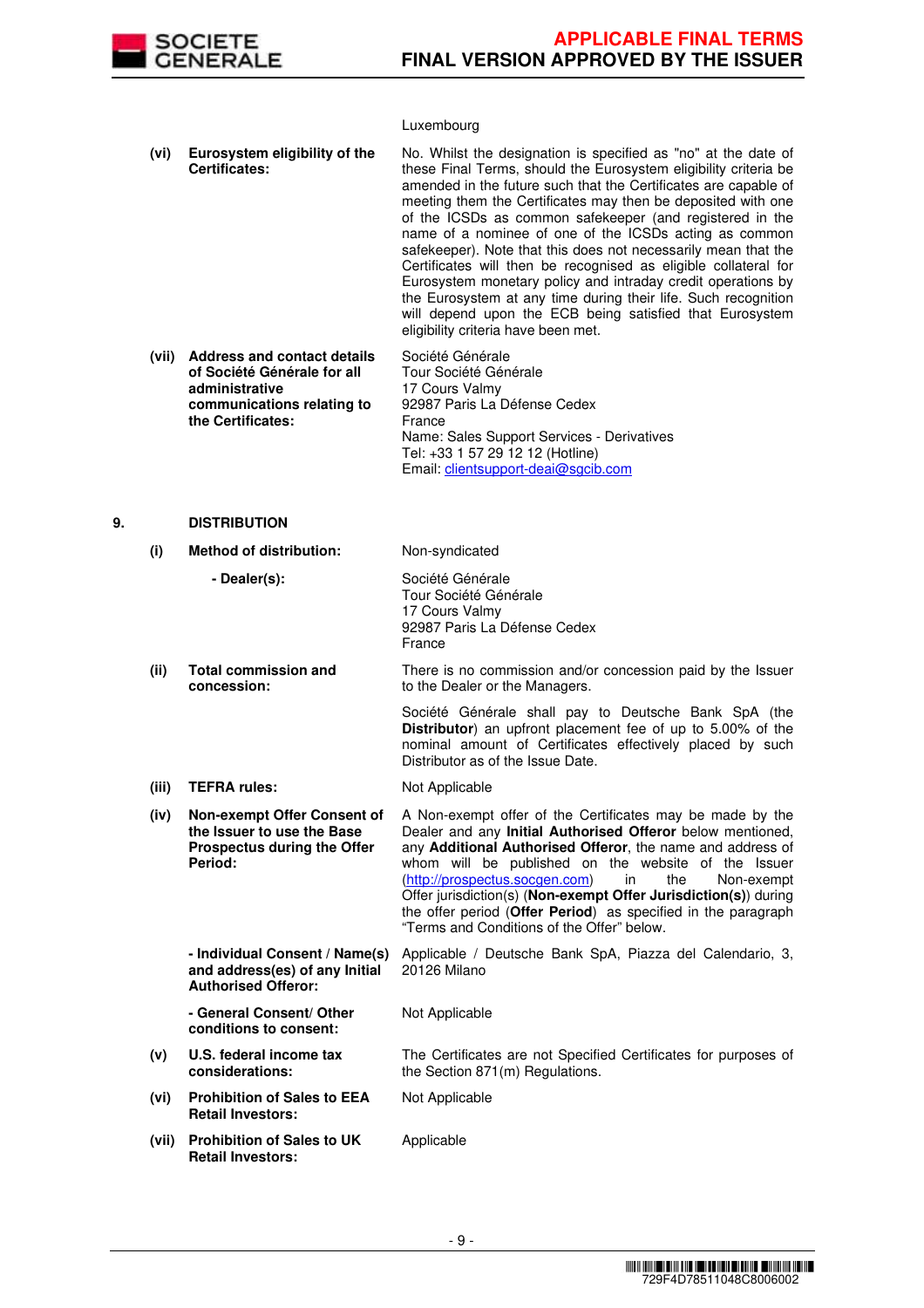

## **10. TERMS AND CONDITIONS OF THE OFFER**

| - Non-exempt Offer<br>Jurisdiction(s): | Italy                                                                                                                                                                                                                                                                          |
|----------------------------------------|--------------------------------------------------------------------------------------------------------------------------------------------------------------------------------------------------------------------------------------------------------------------------------|
| - Offer Period:                        | From and including October 06, 2021 at 9.00 a.m. Central<br>European Time (CET) to and including October 26, 2021 at<br>4.00 p.m. CET, subject to any early closing of the Offer Period<br>as described below.                                                                 |
|                                        | The Certificates will be distributed:                                                                                                                                                                                                                                          |
|                                        | (a) within the premises of the Distributors (at their offices and<br>branches);                                                                                                                                                                                                |
|                                        | (b) through door-to-door selling ( <i>fuori sede</i> ) pursuant to Articles<br>30 and 31 of the Italian Legislative Decree No. 58 of 24th<br>February 1998, as amended from time to time (the "Italian<br><b>Financial Services Act"</b> ) from and including October 06, 2021 |

October 21, 2021 at 4.00 p.m. CET; and

(c) through long distance selling techniques (tecniche di comunicazione a distanza) pursuant to article 32 of the Italian Financial Services Act October 06, 2021 at 9.00 a.m. Central European Time (CET) to and including October 14, 2021 at 4.00 p.m. CET,

at 9.00 a.m. Central European Time (CET) to and including

subject to any early closing of the Offer Period as described below.

The Distributor intending to distribute Certificates through doorto-door selling (fuori sede) pursuant to article 30 of the Italian Financial Services Act will collect the acceptance forms - other than directly at their branches and offices - through financial advisors for door-to-door selling (consulenti finanziari abilitati all'offerta fuori sede) pursuant to Article 31 of the Italian Financial Services Act.

Pursuant to Article 30, paragraph 6, of the Italian Financial Services Act, the validity and enforceability of contracts entered into through door-to-door selling (fuori sede) is suspended for a period of 7 (seven) days from the date of subscription of the acceptance form by the relevant investor.

Within such period investors may notify the relevant Distributor of their withdrawal without payment of any charge or commission.

The Certificates will be also offered through long distance selling techniques (tecniche di comunicazione a distanza) pursuant to article 32 of the Italian Financial Services Act (i.e., through the trading-online platform of the Distributors and/or recorded telephone orders). In this case, investors may purchase the Certificates via the internet, after being identified<br>by the Distributor, by using their personal by the Distributor, by using their password/identification codes. Pursuant to article 67-duodecies of the Italian Legislative Decree No. 206/2005 as amended (the so called "Codice del Consumo"), the validity and enforceability of the contracts entered into through long distance selling techniques (tecniche di comunicazione a distanza) is suspended for a period of 14 (fourteen) days from the date of subscription of the acceptance form by the relevant investor. Within such period investors may notify the relevant Distributor of their withdrawal without any charge or commission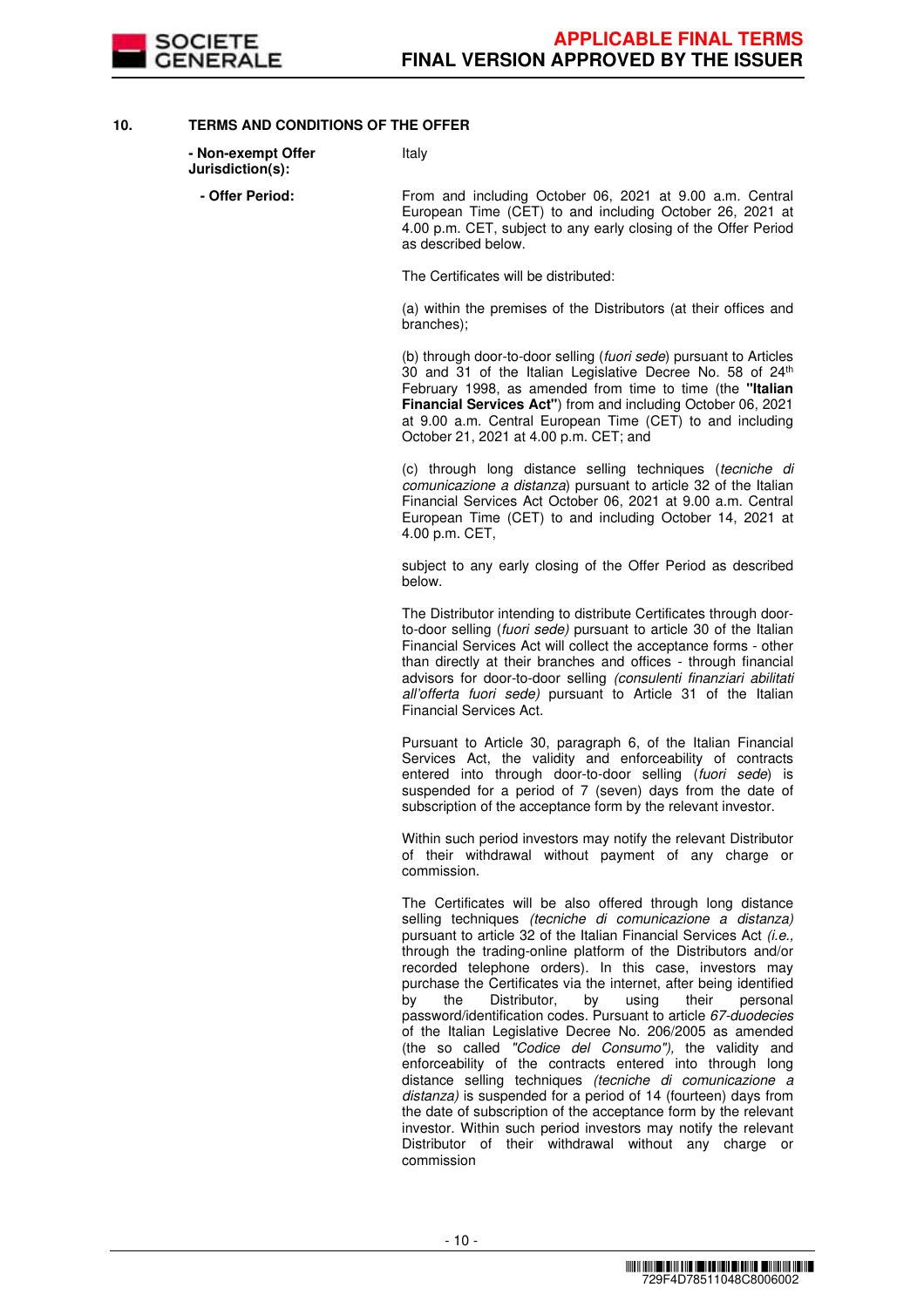

| - Offer Price:                                                                                                              | The Certificates will be offered at the Issue Price of which up to<br>a maximum of 5.00% is represented by distribution fee payable<br>upfront by the Guarantor to the Distributor                                                                                                                                                                                                                                                                                                                                                                                                                                                                                                                                |
|-----------------------------------------------------------------------------------------------------------------------------|-------------------------------------------------------------------------------------------------------------------------------------------------------------------------------------------------------------------------------------------------------------------------------------------------------------------------------------------------------------------------------------------------------------------------------------------------------------------------------------------------------------------------------------------------------------------------------------------------------------------------------------------------------------------------------------------------------------------|
| - Conditions to which the<br>offer is subject:                                                                              | Offers of the Certificates are conditional on their issue and, on<br>any additional conditions set out in the standard terms of<br>business of the financial intermediaries, notified to investors by<br>such relevant financial intermediaries.                                                                                                                                                                                                                                                                                                                                                                                                                                                                  |
|                                                                                                                             | The Issuer reserves the right to close the Offer Period prior to<br>its<br>stated<br>expiry<br>for<br>any<br>reason.<br>The Issuer reserves the right to withdraw the offer and cancel<br>the issuance of the Certificates for any reason at any time on<br>or prior to the Issue Date. For the avoidance of doubt, if any<br>application has been made by a potential investor and the<br>Issuer exercises such right, no potential investor shall be<br>entitled to subscribe or otherwise acquire the Certificates.<br>In each case, a notice to the investors on the early termination<br>or the withdrawal, as applicable, will be published on the<br>website of the Issuer (http://prospectus.socgen.com). |
|                                                                                                                             | The validity of the offer is subject to the condition that the<br>decision of admission to trading on EuroTLX is released<br>by Borsa Italiana S.p.A. by not later than on the day<br>immediately preceding the Issue Date; otherwise, the offer will<br>be deemed withdrawn and the issuance cancelled. The Issuer<br>undertakes to file the relevant application with Borsa<br>Italiana S.p.A. in due time to allow Borsa Italiana S.p.A. to<br>release a decision, according to its rules, within the day<br>immediately preceding the Issue Date.                                                                                                                                                             |
| - Description of the<br>application process:                                                                                | The distribution activity will be carried out in accordance with<br>the financial intermediary's usual procedures. Prospective<br>investors will not be required to enter into any contractual<br>arrangements directly with the Issuer in relation to the<br>subscription of the Certificates.                                                                                                                                                                                                                                                                                                                                                                                                                   |
| - Description of possibility<br>to reduce subscriptions and<br>manner for refunding<br>excess amount paid by<br>applicants: | Not Applicable                                                                                                                                                                                                                                                                                                                                                                                                                                                                                                                                                                                                                                                                                                    |
| - Details of the minimum<br>and/or maximum amount of<br>application:                                                        | Minimum amount of application : EUR 100 (i.e. 1 Certificate)                                                                                                                                                                                                                                                                                                                                                                                                                                                                                                                                                                                                                                                      |
| - Details of the method and<br>time limits for paying up and<br>delivering the Certificates:                                | The Certificates will be issued on the Issue Date against<br>payment to the Issuer of the net subscription moneys.<br>However, the settlement and delivery of the Certificates will be<br>executed through the Dealer mentioned above. Investors will<br>be notified by the relevant financial intermediary of their<br>allocations of Certificates and the settlement arrangements in<br>respect thereof.                                                                                                                                                                                                                                                                                                        |
|                                                                                                                             | The settlement and the delivery of the securities will be<br>executed through the Dealer mentioned above only for<br>technical reasons. However, the Issuer will be the only offeror<br>and as such will assume all the responsibilities in connection<br>with the information contained in the Final Terms together with<br>the Base Prospectus.                                                                                                                                                                                                                                                                                                                                                                 |
| - Manner and date in which<br>results of the offer are to be<br>made public:                                                | Publication<br>the<br>website<br>the<br>οf<br><b>Issuer</b><br>on<br>(http://prospectus.socgen.com) and in a daily newspaper of<br>general circulation in the relevant place(s) of listing and/or<br>public offer at the end of the subscription period if required by<br>local regulation.                                                                                                                                                                                                                                                                                                                                                                                                                       |
| - Procedure for exercise of<br>any right of pre-emption,                                                                    | Not Applicable                                                                                                                                                                                                                                                                                                                                                                                                                                                                                                                                                                                                                                                                                                    |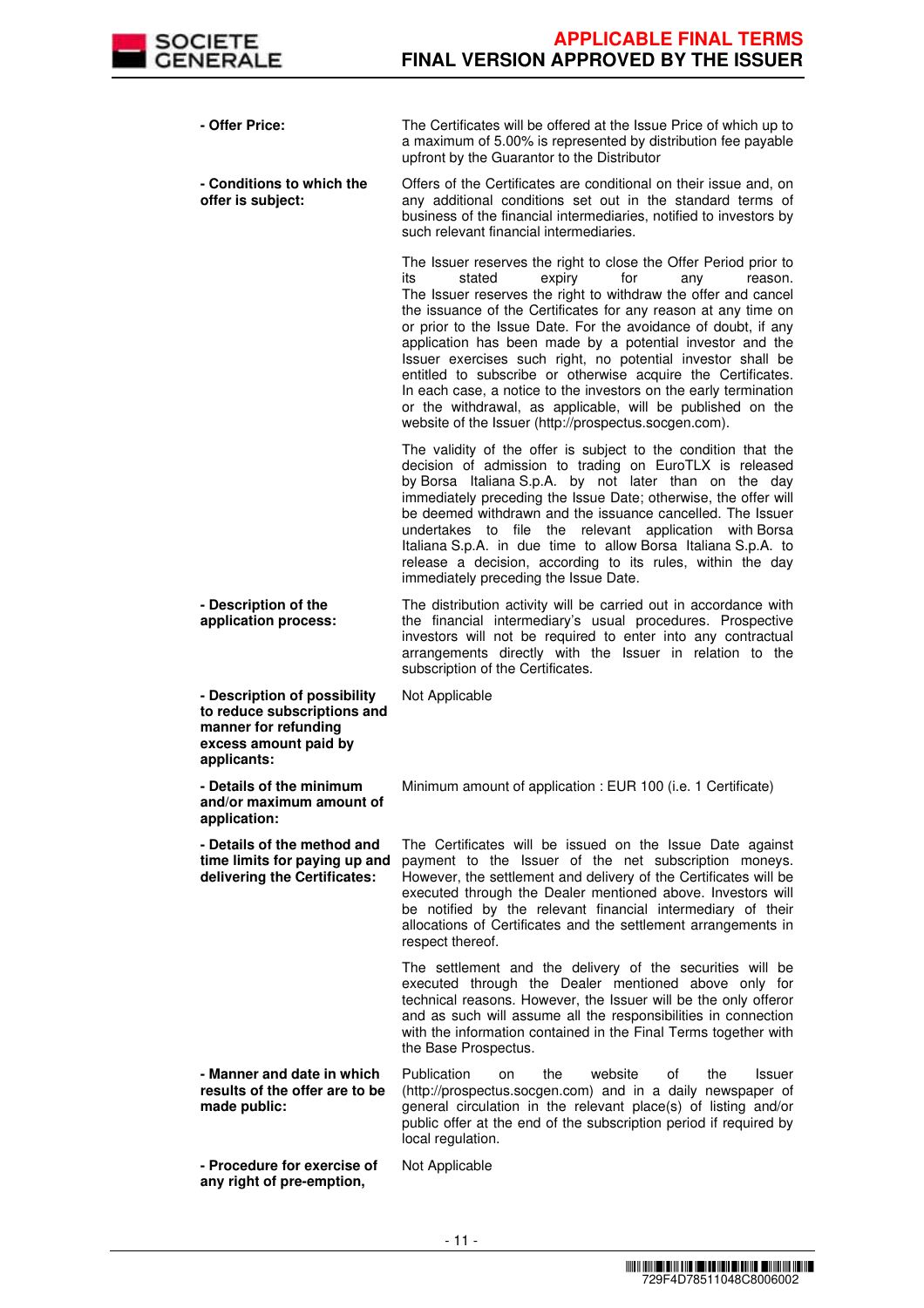

(5.00% placement fee, 0.00% other costs). The entry costs and potential recurrent costs and potential anticipated exit penalties may have an impact on the return the investor may obtain from

| negotiability of subscription<br>rights and treatment of<br>subscription rights not<br>exercised:                                                     |                                                                                                                                                                                                                                                                                                                                                                                               |
|-------------------------------------------------------------------------------------------------------------------------------------------------------|-----------------------------------------------------------------------------------------------------------------------------------------------------------------------------------------------------------------------------------------------------------------------------------------------------------------------------------------------------------------------------------------------|
| - Whether tranche(s)<br>has/have been reserved for<br>certain countries:                                                                              | Not Applicable                                                                                                                                                                                                                                                                                                                                                                                |
| - Process for notification to<br>applicants of the amount<br>allotted and the indication<br>whether dealing may begin<br>before notification is made: | Not Applicable                                                                                                                                                                                                                                                                                                                                                                                |
| - Amount of any expenses<br>and taxes specifically<br>charged to the subscriber or<br>purchaser:                                                      | Taxes charged in connection with the subscription, transfer,<br>purchase or holding of the Certificates must be paid by the<br>Certificateholders and neither the Issuer nor the Guarantor<br>shall have any obligation in relation thereto; in that respect,<br>Certificateholders shall consult professional tax advisers to<br>determine the tax regime applicable to their own situation. |
|                                                                                                                                                       | The entry costs, included in the Issue Price and determined as<br>of 30/09/2021 (the launch date of the issuance), charged to<br>the investor by the Issuer or the Offeror are equal to 5.00%                                                                                                                                                                                                 |

# **11. ADDITIONAL INFORMATION**

| - Minimum investment in the<br><b>Certificates:</b>                                                                                                    | EUR 100 (i.e. 1 Certificate)                              |
|--------------------------------------------------------------------------------------------------------------------------------------------------------|-----------------------------------------------------------|
| - Minimum Trading Lot:                                                                                                                                 | EUR 100 (i.e. 1 Certificate)                              |
| - Location where the<br><b>Prospectus, any Supplements</b><br>thereto and the Final Terms<br>can be collected or inspected<br>free of charge in Italy: | Société Générale,<br>Via Olona n.2, 20123 Milano<br>Italy |

## **12. PUBLIC OFFERS IN SWITZERLAND**

Not Applicable

## **13. EU BENCHMARK REGULATION**

**Benchmark:** Not Applicable

his investment.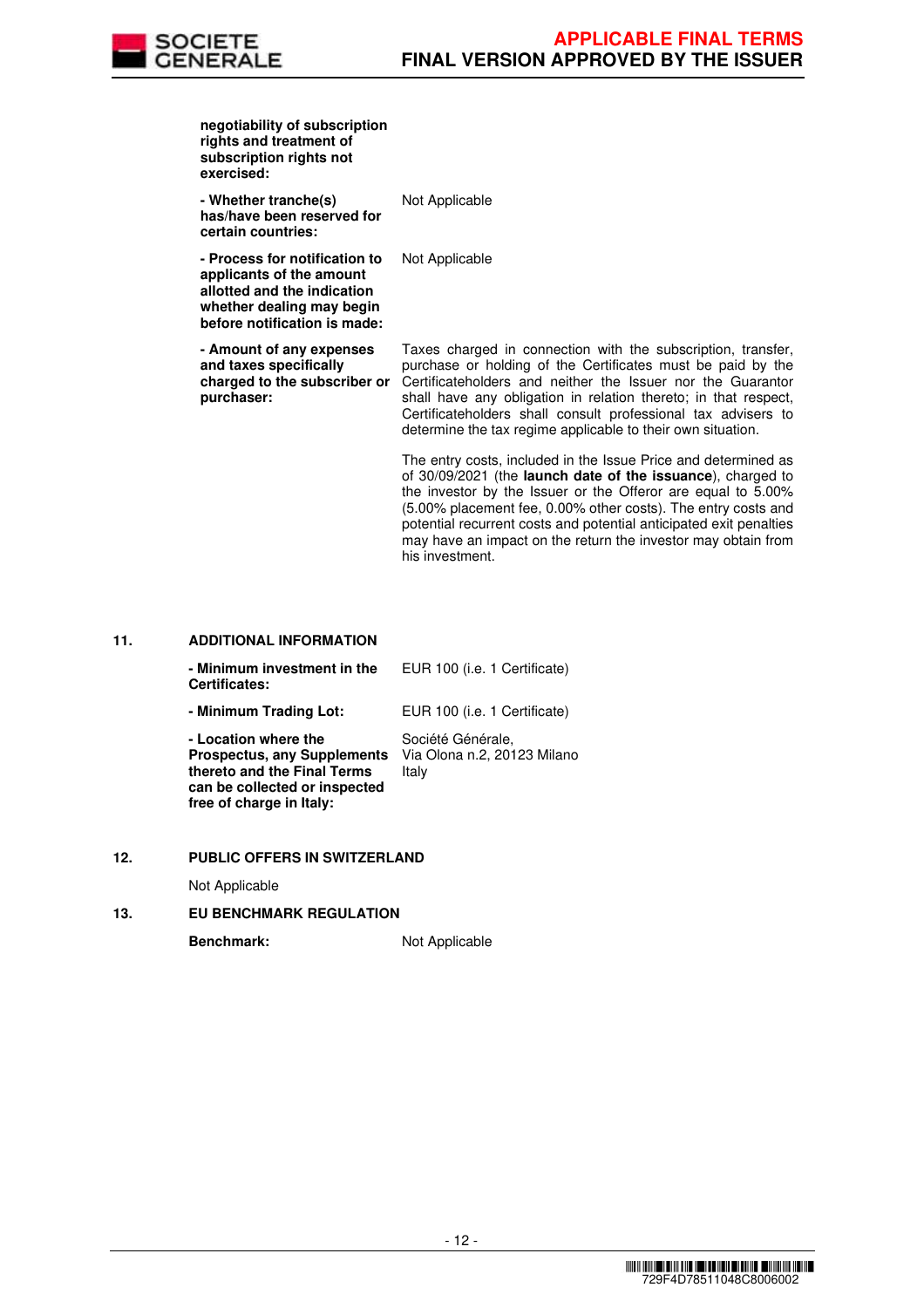

## **ISSUE SPECIFIC SUMMARY**

## **SECTION A – INTRODUCTION INCLUDING WARNINGS**

**ISIN code** : XS2347864824

#### **Issuer : SG Issuer**

Domicile: 16, boulevard Royal, L-2449 Luxembourg

Telephone number : + 352 27 85 44 40

Legal entity identifier (LEI) : 549300QNMDBVTHX8H127

#### **Offeror and/or entity requesting the admission to trading :**

Société Générale

Tour Société Générale - 17 Cours Valmy

92987 Paris La Défense Cedex, France

Domicile : 29, boulevard Haussmann, 75009 Paris, France.

Legal entity identifier (LEI) : O2RNE8IBXP4R0TD8PU41

#### **Identity and contact details of the competent authority approving the prospectus:**

Approved by the Commission de Surveillance du Secteur Financier (CSSF)

283, route d'Arlon L-2991, Luxembourg

Telephone number: (352) 26 25 11

E-Mail : direction@cssf.lu

**Date of approval of the prospectus:** 04/06/2021

#### **WARNINGS**

This summary must be read as an introduction to the base prospectus (the **Base Prospectus**).

Any decision to invest in the certificates (the **Certificates**) should be based on a consideration of the Base Prospectus as a whole by the investor.

#### **Prospective investors should be aware that these Certificates may be volatile and that they may receive no interest and may lose all or a substantial portion of their principal.**

Where a claim relating to the information contained in the Base Prospectus and the applicable Final Terms is brought before a court, the plaintiff investor might, under the national legislation of the Member States, have to bear the costs of translating the Base Prospectus before the legal proceedings are initiated.

Civil liability attaches only to those persons who have tabled this summary, including any translation thereof, but only if the summary is misleading, inaccurate or inconsistent when read together with the other parts of the Base Prospectus or it does not provide, when read together with the other parts of the Base Prospectus, key information in order to aid investors when considering whether to invest in the Certificates.

**You are about to buy a product which is not simple and which may be difficult to understand.**

## **SECTION B – KEY INFORMATION ON THE ISSUER**

### **WHO IS THE ISSUER OF THE SECURITIES?**

**Issuer : SG Issuer** (or the **Issuer**)

Domicile: 16, boulevard Royal, L-2449 Luxembourg

Legal form: Public limited liability company (société anonyme).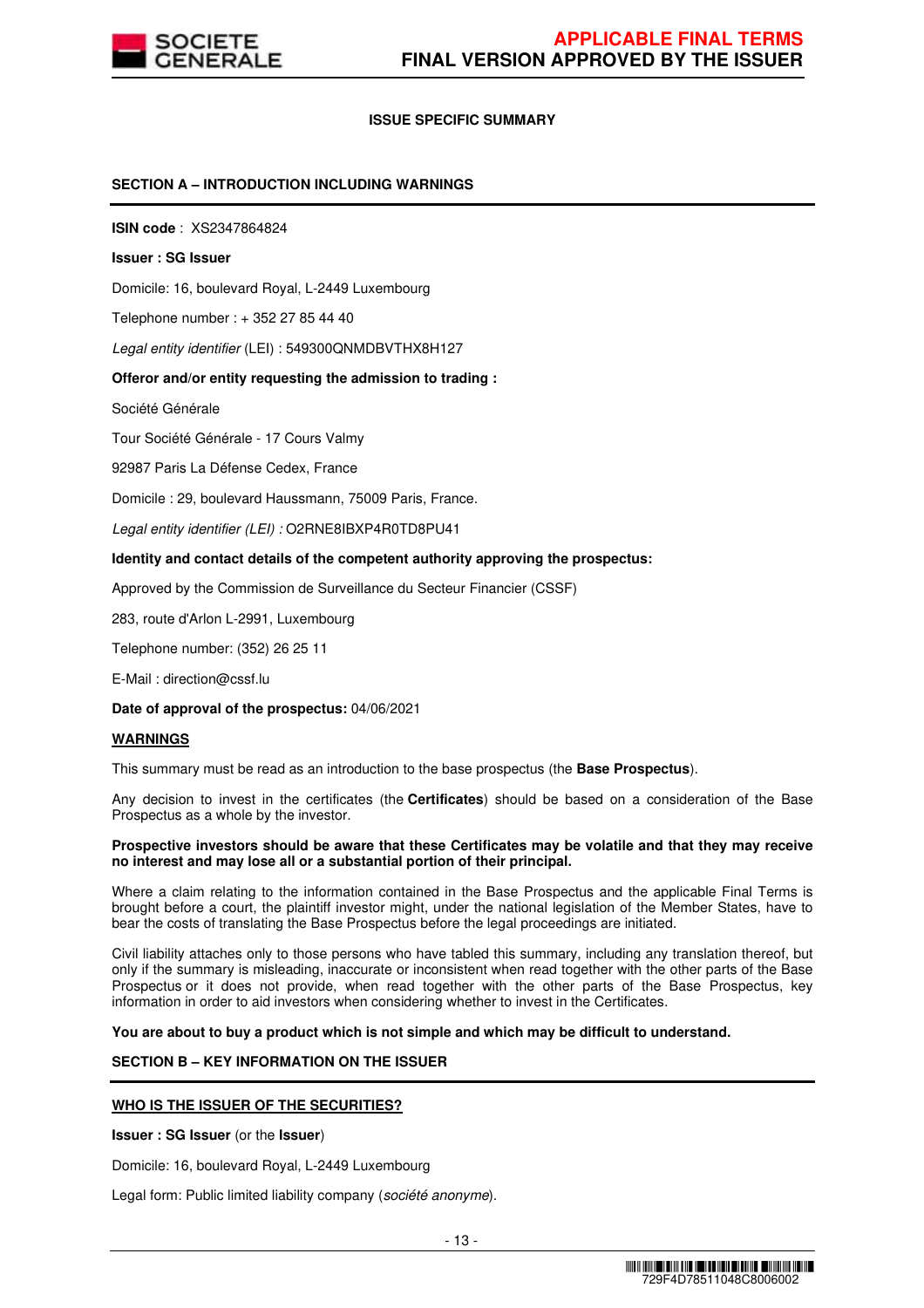

Legal entity identifier (LEI) : 549300QNMDBVTHX8H127

Legislation under which the Issuer operates: Luxembourg law.

Country of incorporation: Luxembourg.

#### **Statutory auditors : Ernst & Young S.A.**

The principal activity of SG Issuer is raising finance by the issuance of warrants as well as debt securities designed to be placed to institutional customers or retail customers through the distributors associated with Société Générale. The financing obtained through the issuance of such debt securities is then lent to Société Générale and to other members of the Group.

Shares of SG Issuer are held at 99.8 per cent. by Societe Generale Luxembourg and at 0.2 per cent. by Societe Generale. It is a fully consolidated company.

In accordance with it bylaws, the Issuer is managed by an Executive Board under the supervision of a Supervisory Councel. The members of the board of directors are Laurent Weil, Thierry Bodson, Pascal Jacob, Yves Cacclin, Alexandre Galliche, Estelle Stephan Jaspard and Christian Rousson (individually a "Director" and collectively the Board of Directors).

Laurent Weil, Thierry Bodson, Pascal Jacob, Yves Cacclin, Alexandre Galliche, Estelle Stephan Jaspard and Christian Rousson hold full-time management positions within the Societe Generale group.

## **WHAT IS THE KEY FINANCIAL INFORMATION REGARDING THE ISSUER?**

**Income statement**

| ∥(en K€)                     | 31 December 2020 | 31 December 2019 |  |
|------------------------------|------------------|------------------|--|
|                              | (audited)        | (audited)        |  |
| <b>Operating profit/loss</b> | 274              | 210              |  |

#### **Balance sheet**

| (en K€)                                                                        | 31 December<br>2020<br>(audited) | 31 December<br>2019<br>(audited) |  |  |
|--------------------------------------------------------------------------------|----------------------------------|----------------------------------|--|--|
| Net financial debt (long term debt plus short term debt minus<br>∣cash) *      | 3 7 0 7                          | -17975                           |  |  |
| Current ratio (current assets/current liabilities)                             | N/A                              | N/A                              |  |  |
| Debt to equity ratio (total liabilities/total shareholder equity)              | N/A                              | N/A                              |  |  |
| Interest cover ratio (operating income/interest expense)                       | N/A                              | N/A                              |  |  |
| *the Net financial debt is calculated on the basis of the following elements : |                                  |                                  |  |  |

| <b>Net financial debt</b>       | 31/12/2020 | 31/12/2019 |
|---------------------------------|------------|------------|
| Convertible Bond into Share (1) | 48 000     | 48 000     |
| Cash and cash equivalents (2)   | $-44293$   | $-65975$   |
| <b>Total</b>                    | 3 707      | -17 975    |

(1) classified within the line Financial liabilities at amortized cost, see note 4.3 in the 2020 financial statements and in the 2020 condensed interim financial statements

(2) classified in the Balance Sheet.

#### **Cash flow**

| (en K€)                                  | 31 December 2020 | 31 December 2019 |  |
|------------------------------------------|------------------|------------------|--|
|                                          | (audited)        | (audited)        |  |
| Net cash flows from operating activities | 13 4 46          | 44 845           |  |
| Net cash flows from financing activities | (35 129)         | (58454)          |  |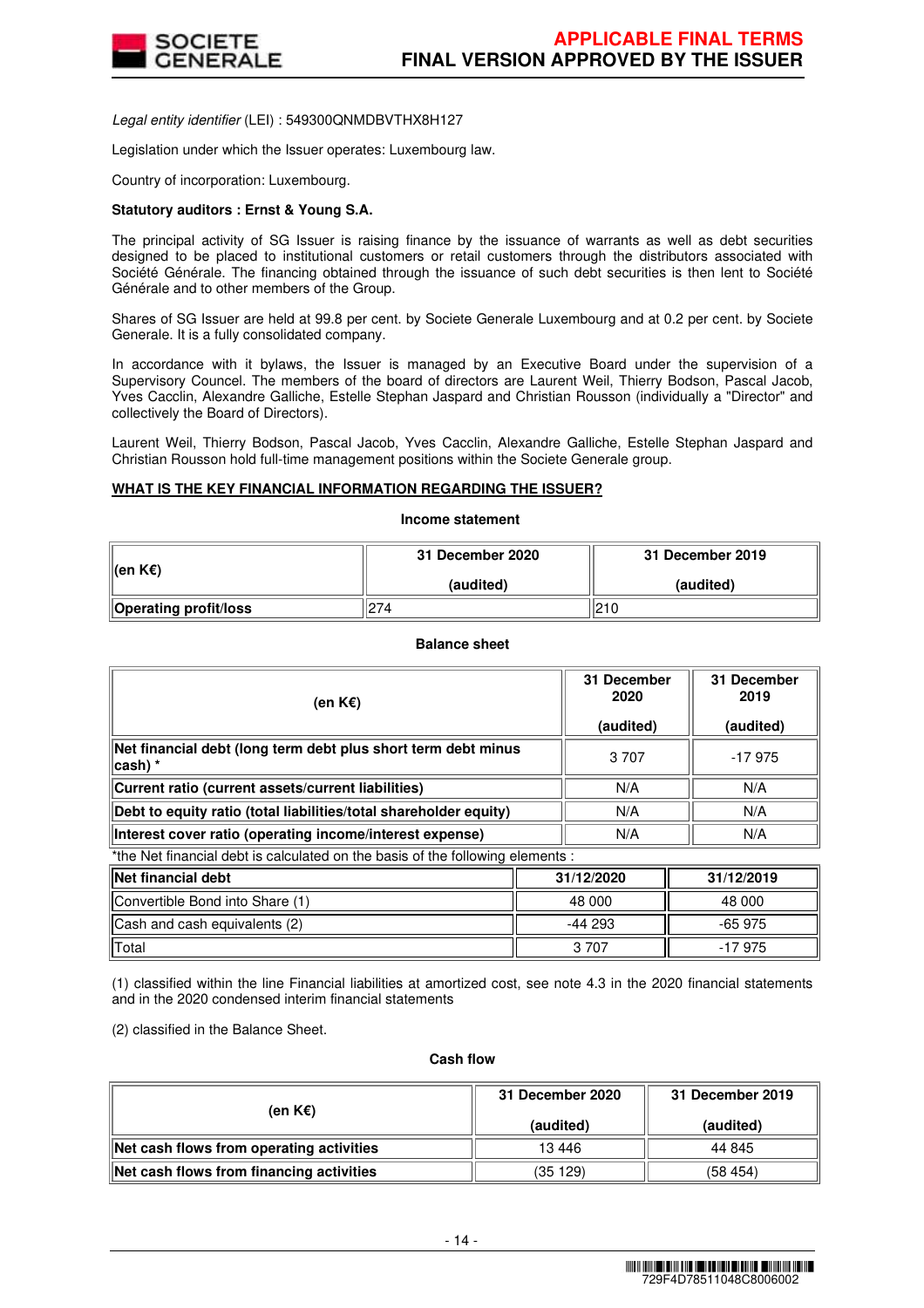

| Net cash flows from investing activities |  |  |
|------------------------------------------|--|--|
|------------------------------------------|--|--|

## **WHAT ARE THE KEY RISKS THAT ARE SPECIFIC TO THE ISSUER?**

In the event of default or bankruptcy of the Issuer, the investor has recourse only against Société Générale and there is a risk of total or partial loss of the amount invested or conversion into securities (equity or debt) or postponement of maturity, in the event of bail-in affecting the Issuer's securities or Société Générale's structured certificates, without any guarantee or compensation.

#### **SECTION C. KEY INFORMATION ON THE SECURITIES**

## **WHAT ARE THE MAIN FEATURES OF THE SECURITIES?**

## **Product Currency LEUR CONSERVING SETTLEM Currency** EUR **Listing** EuroTLX, a Multilateral Trading Facility organized and managed Nominal Value by Borsa Italiana S.p.A **EUR 100 per Certificate Minimum INITED INTERNATION ISSUE Price** 100 **ISSUE Price** 100% of the Nominal Value **Final Exercise Date** 28/10/2026 **Minimum Reimbursement** No, you can lose up to the full invested amount **Capital Barrier**  $\|$ 70% **Capital Barrier Type**  $\|$ Observed on the Final Observation Date only **Coupon Barrier** 70% **Coupon**  $\left\| 5.5\right\|$ **Early** Redemption Early Redemption 100%<br>**Barrier Reference Underlying The Indentifier The Index Index Index Are Index Area Index Are Index Area Index Area Index** ASML Holding NV ||NL0010273215 ||Euronext Amsterdam ||EUR

**ISIN Code :** XS2347864824 **Number of Certificates:** up to 300000

This product is a certificate governed by English law.

This product is designed to provide a conditional coupon on a periodic basis. It is possible for the product to be automatically redeemed early based on pre-defined conditions. If the product is not redeemed early, both the coupon and the capital redemption at maturity will be linked to the performance of the Reference Underlying. Your capital will be fully at risk when investing in this product.

#### Coupon

Provided that the product has not been previously redeemed early:

- On each Coupon Observation Date, if the level of the Reference Underlying is at or above the Coupon Barrier, you will receive on the payment date:

The Coupon multiplied by the number of periods the product has elapsed since inception, minus the sum of coupons already paid.

- Otherwise, you will not receive the Coupon.

A period corresponds to one year.

Automatic Early Redemption

On any Early Redemption Observation Date, if the level of the Reference Underlying is at or above the Early Redemption Barrier, the product will be redeemed early and you will receive 100% of the Nominal Value.

Final Exercise On the Final Exercise Date, provided that the product has not been redeemed early, you will receive a Final Exercise Amount.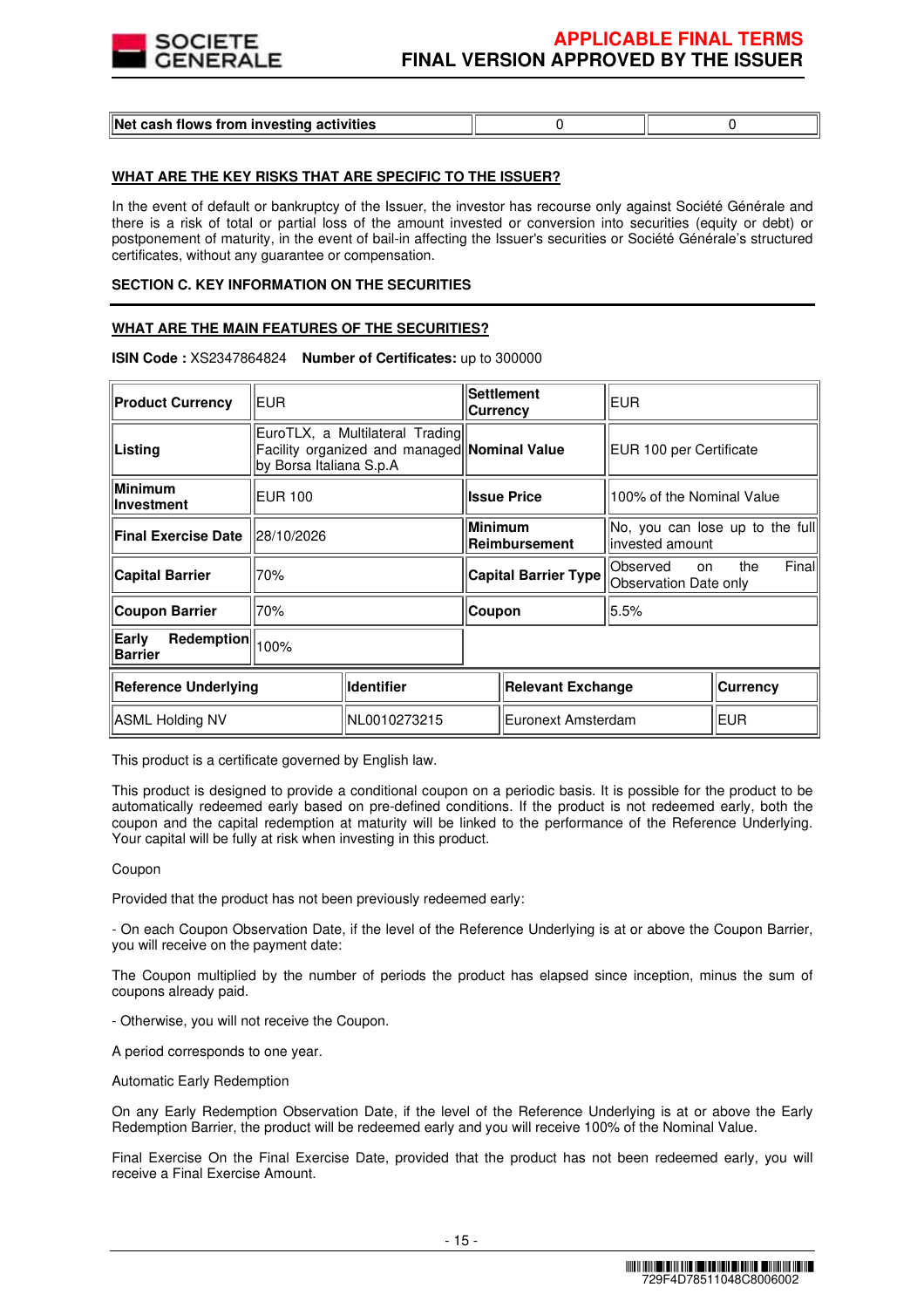

- If the Final Level of the Reference Underlying is at or above the Capital Barrier, you will receive:

100% of the Nominal Value.

- Otherwise, you will receive the Final Level of the Reference Underlying multiplied by the Nominal Value. In this scenario, you will suffer a partial or total loss of your invested amount.

Additional Information

- The level of the Reference Underlying corresponds to its value expressed as a percentage of its Initial Value.
- The Initial Value of the Reference Underlying is its value observed on the Initial Observation Date.
- The Final Level is the level of the Reference Underlying observed on the Final Observation Date.
- Coupons are expressed as a percentage of the Nominal Value.

- Extraordinary events may lead to changes to the product's terms or the early termination of the product and could result in losses on your investment

- The product is available through a public offering during the applicable offering period in the following jurisdiction(s): Italy

| <b>Issue Date</b>                                      | 29/10/2021                                                 |
|--------------------------------------------------------|------------------------------------------------------------|
| <b>Initial Observation Date</b>                        | ll28/10/2021                                               |
| <b>Final Observation Date</b>                          | 21/10/2026                                                 |
| <b>Final Exercise Date</b>                             | 28/10/2026                                                 |
| <b>Observation</b><br>∣Coupon<br><b>Dates</b>          | 28/10/2022, 30/10/2023, 28/10/2024, 28/10/2025, 21/10/2026 |
| Early<br><b>Redemption</b><br><b>Observation Dates</b> | 28/10/2022, 30/10/2023, 28/10/2024, 28/10/2025             |

## **Waiver of Set-off rights**

The Certificateholders waive any right of set-off, compensation and retention in relation to the Certificates, to the extent permitted by law.

#### **Submission to jurisdiction:**

The Issuer accepts the competence of the courts of England in relation to any dispute against the Issuer, but accepts that such Certificateholders may bring their action before any other competent court.

#### **Ranking:**

The Certificates will be direct, unconditional, unsecured and unsubordinated obligations of the Issuer and will rank at least pari passu with all other outstanding direct, unconditional, unsecured and unsubordinated obligations of the Issuer, present and future.

The Certificateholder acknowledge that in case of resolutions pursuant to Directive 2014/59/UE in relation to the Issuer's liabilities or the non subordianted, senior preferred, structured and LMEE ratio eligible liabilities of Société Générale, the Certificates may be subject to the reduction of all, or a portion, of the amounts due, on a permanent basis, a conversion of all, or a portion, of the amounts due into shares or other securities of the Issuer or the Guarantor or another person; cancellation; and/or the amendment on maturity of the Certificates or amendment on the calendar or the amount of the interests.

#### **RESTRICTIONS ON THE FREE TRANSFERABILITY OF THE SECURITIES :**

Not Applicable. There is no restriction on the free transferability of the Certificates, subject to selling and transfer restrictions which may apply in certain jurisdictions including restrictions applicable to the offer and sale to, or for the account or benefit of, persons other than Permitted Transferees.

A Permitted Transferee means any person who (i) is not a U.S. person as defined pursuant to Regulation S; (ii) is not a person who comes within any definition of U.S. person for the purposes of the CEA or any CFTC Rule, guidance or order proposed or issued under the CEA (for the avoidance of doubt, any person who is not a "Non-United States person" defined under CFTC Rule 4.7(a)(1)(iv), but excluding, for purposes of subsection (D)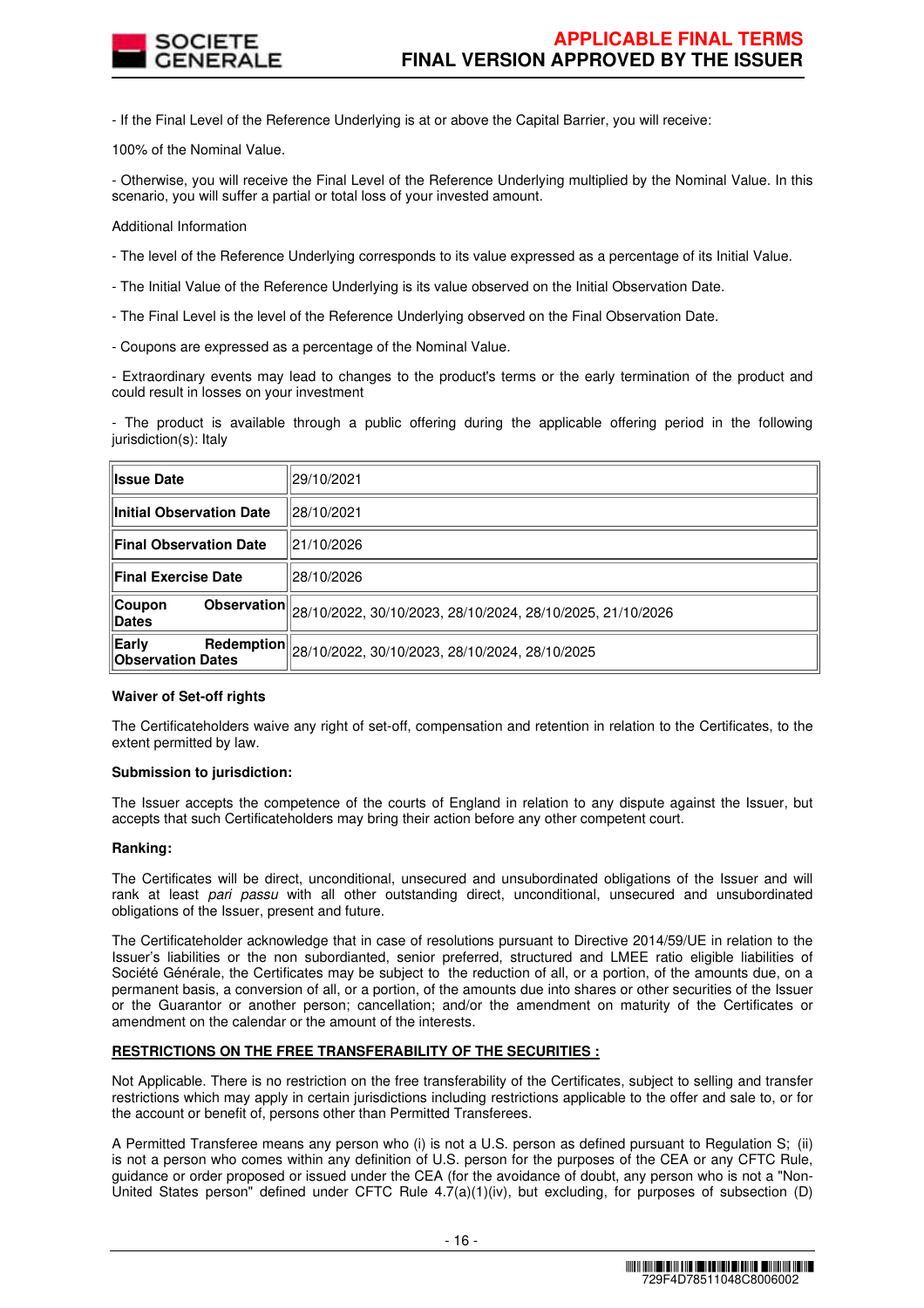

thereof, the exception for any qualified eligible person who is not a "Non-United States person," shall be considered a U.S. person); and (iii) is not a "U.S. Person" for purposes of the final rules implementing the credit risk retention requirements of Section 15G of the U.S. Securities Exchange Act of 1934, as amended (the **U.S. Risk Retention Rules**) (a **Risk Retention U.S. Person**).

## **WHERE THE SECURITIES WILL BE TRADED?**

#### **Admission to trading:**

Application will be made for the Certificates to be admitted to trading on the Multilateral Trading Facility ("MTF") named EuroTLX organized and managed by Borsa Italiana S.p.A.

**There can be no assurance that the listing and trading of the Certificates will be approved with effect on the Issue Date or at all**,**provided that if Borsa Italiana S.p.A. does not release its decision of admission to trading within the day immediately preceding the Issue Date, paragraph "Conditions to which the offer is subject" of these Issue Specific Summary shall apply.**

## **IS THERE A GUARANTEE ATTACHED TO THE SECURITIES?**

#### **Nature and scope of the guarantee:**

The Certificates are unconditionally and irrevocably guaranteed by Société Générale (the **Guarantor**) pursuant to the guarantee governed by French law made as of 04/06/2021 (the Guarantee).

The Guarantee obligations constitutes a direct, unconditional, unsecured and unsubordinated obligations of the Guarantor ranking as senior preferred obligations, as provided for in Article L. 613-30-3-I-3° of the French Code "monétaire et financier" and will rank at least pari passu with all other existing and future direct, unconditional, unsecured senior preferred obligations of the Guarantor, including those in respect of deposits.

Any references to sums or amounts payable by the Issuer which are guaranteed by the Guarantor under the Guarantee shall be to such sums and/or amounts as directly reduced, and/or in the case of conversion into equity, as reduced by the amount of such conversion, and/or otherwise modified from time to time resulting from the application of a bail-in power by any relevant authority pursuant to directive 2014/59/EU of the European Parliament and of the Council of the European Union.

## **Description of the Guarantor:**

The Guarantor, Société Générale is the parent company of the Société Générale Group.

Domicile: 29, boulevard Haussmann, 75009 Paris, France.

Legal form: Public limited liability company (société anonyme).

Country of incorporation: France.

Legal entity identifier (LEI) : O2RNE8IBXP4R0TD8PU41

The Guarantor may on a regular basis, as defined in the conditions set by the French Banking and Financial Regulation Committee, engage in all transactions other than those mentioned above, including in particular insurance brokerage.

Generally speaking, the Guarantor may carry out, on its own behalf, on behalf of third parties or jointly, all financial, commercial, industrial, agricultural, personal property or real property, directly or indirectly related to the above-mentioned activities or likely to facilitate the accomplishment of such activities.

## **Key financial information on the Guarantor:**

#### **Income statement**

| IIn millions of euros                                                            | <b>First Quarter</b><br>2021<br>(unaudited) | 31.12.2020<br>(audited) | <b>First Quarter</b><br>2020<br>(unaudited) | 31.12.2019<br>(audited) |
|----------------------------------------------------------------------------------|---------------------------------------------|-------------------------|---------------------------------------------|-------------------------|
| Net interest income (or equivalent)<br>(Total<br>Interest income and expense)*** | N/A                                         | 10,473                  | N/A                                         | 11,185                  |
| Net fee and commission income (Total Fee<br>lincome and expense)                 | N/A                                         | 4.917                   | N/A                                         | 5.257                   |
| Net impairment loss on financial assets (Cost<br>$\vert \vert$ of risk)          | (276)                                       | (3,306)                 | (820)                                       | (1,278)                 |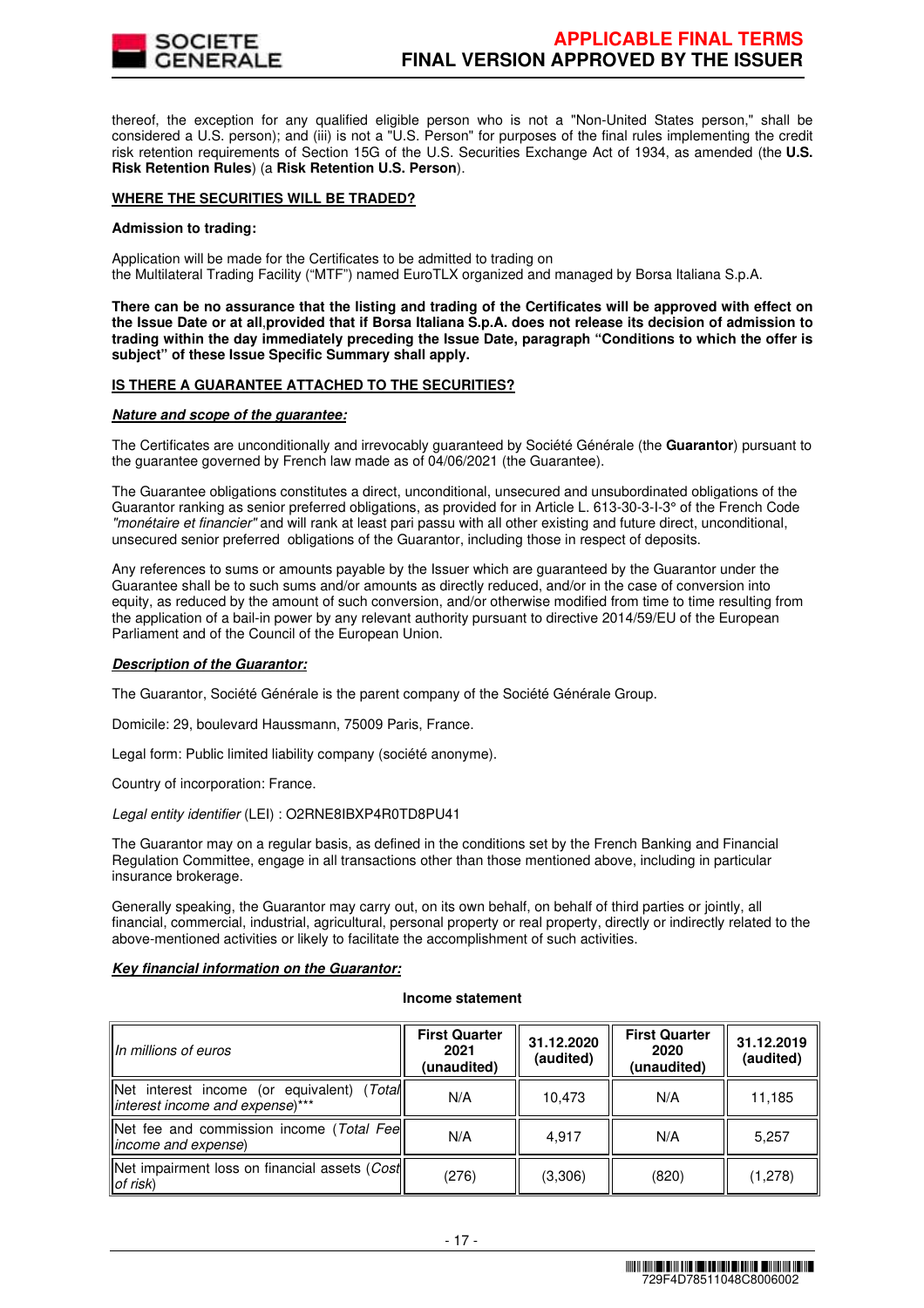

# **APPLICABLE FINAL TERMS FINAL VERSION APPROVED BY THE ISSUER**

| Net trading income (Net gains and losses on<br>financial transactions                                                                                           | N/A   | 2,851 | N/A   | 4,460    |
|-----------------------------------------------------------------------------------------------------------------------------------------------------------------|-------|-------|-------|----------|
| Measure of financial performance used by the<br>lissuer in the financial statements such as<br>operating profit (Gross operating income)                        | 1.497 | 5.399 | 492   | 6.944    |
| Net profit or loss (for consolidated financial<br>statements net profit or loss attributable toll<br>equity holders of the parent) (Net income,<br>Group share) | 814   | (258) | (326) | $3.248*$ |

## **Balance sheet**

| In billions of euros                                                                                                                                                              | <b>First Quarter</b><br>2021<br>(unaudited) | 31.12.2020<br>(audited) | <b>First Quarter</b><br>2020<br>(unaudited) | 31.12.2019<br>(audited) | #Value as outcome<br>from the most recent<br>supervisory review<br>and evaluation<br>process (SREP) |
|-----------------------------------------------------------------------------------------------------------------------------------------------------------------------------------|---------------------------------------------|-------------------------|---------------------------------------------|-------------------------|-----------------------------------------------------------------------------------------------------|
| Total assets (Total Assets)                                                                                                                                                       | 1,503.0                                     | 1,462.0                 | 1,507.7                                     | 1,356.3                 | N/A                                                                                                 |
| Senior debt (Debt securities<br>issued)                                                                                                                                           | 137.2                                       | 139.0                   | 139.6                                       | 125.2                   | N/A                                                                                                 |
| debt<br>Subordinated<br>(Subordinated debts)                                                                                                                                      | 16.2                                        | 15.4                    | 15.0                                        | 14.5                    | N/A                                                                                                 |
| and<br>receivables<br>to<br>Loans<br>customers (Customer loans at<br>amortised cost)                                                                                              | 456.5                                       | 448.8                   | 461.8                                       | 450.2                   | N/A                                                                                                 |
| from<br>Deposits<br>customers<br>(Customer deposits)                                                                                                                              | 467.7                                       | 456.1                   | 442.6                                       | 418.6                   | N/A                                                                                                 |
| equity (Shareholders'<br>Total<br>equity, subtotal Equity, Group<br>share)                                                                                                        | 62.9                                        | 61.7                    | 62.6                                        | 63.5                    | N/A                                                                                                 |
| Non performing loans (based<br>on net carrying amount)<br>receivables)<br>and<br>Loans<br>(Doubtful loans)                                                                        | 17.4                                        | 17.0                    | 16.6                                        | 16.2                    | N/A                                                                                                 |
| Common Equity Tier 1 capital<br>(CET1) ratio (or other relevant<br>prudential capital adequacy<br>depending<br>on<br>ratop<br>the<br>issuance) (Common<br>Equity<br>Tier 1 ratio) | $13.5\%(1)$                                 | $13.4\%(1)$             | 12.6%                                       | 12.7%                   | 9.03% **                                                                                            |
| Total<br>(Total<br>capital<br>ratio<br>capital ratio)                                                                                                                             | $19.1\% (1)$                                | 19.2%(1)                | 18.0%                                       | 18.3%                   | N/A                                                                                                 |
| calculated<br>ratio<br>Leverage<br>under applicable<br>regulatory<br>framework (Fully-loaded CRR<br>leverage ratio)                                                               | $4.5\%(1)$                                  | 4.8%(1)                 | 4.2%                                        | 4.3%                    | N/A                                                                                                 |

\* As from January 1st 2019, in accordance with the amendment to IAS 12 "Income Tax", the tax saving related to the payment of coupons on undated subordinated and deeply subordinated notes, previously recorded in consolidated reserves, is now recognised in income on the "Income tax" line.

\*\* Taking into account the combined regulatory buffers, the CET1 ratio level that would trigger the Maximum Distributable Amount mechanism would be 9.03% as of 31 March 2021

\*\*\* Titled in italics refer to titled used in the financial statements.

(1) Phased-in ratio

The audit report does not contain any qualification.

# **Key risks that are specific to the guarantor :**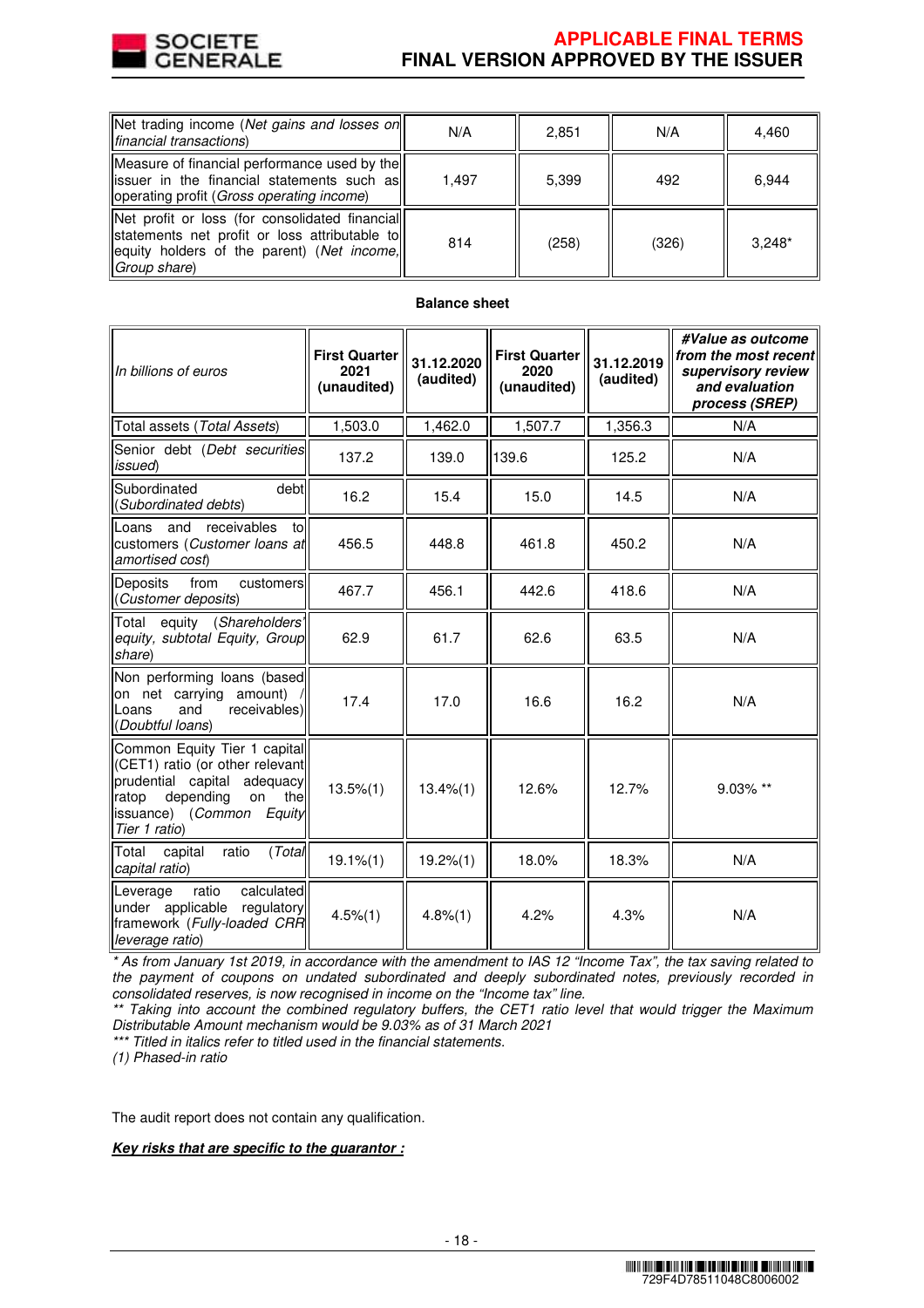

Due to Société Générale's role as guarantor and counterparty to the Issuer's hedging transactions, investors are essentially exposed to Société Générale's credit risk and have no recourse against the Issuer in the event of the Issuer's default.

## **WHAT ARE THE KEY RISKS THAT ARE SPECIFIC TO THE SECURITIES?**

The investor bears the risk of total or partial loss of the amount invested at redemption of the Certificates on the Final Exercise Date or the event the Certificates is sold by the investor before that date.

Although it is subject to market making agreement, the liquidity of the product may be affected by exceptional circumstances that make it difficult to sell the product or at a price that results in a total or partial loss of the amount invested.

Certificates may be early redeemed automatically when the level of the Underlying(s) reaches a certain level. Investors will not benefit from the performance of the Underlying(s) subsequent to such event.

The market value of the Certificates depends on the evolution of market parameters at the time of exit (price level of the Underlying(s), interest rates, volatility and credit spreads) and may therefore result in a risk of total or partial loss on the amount initially invested.

Events unrelated to the Underlying(s) (e.g. change in law, including tax law, force majeure) may lead to early redemption of the Certificates and thus to total or partial loss of the amount invested.

Events affecting the Underlying(s) or hedging transactions may lead to adjustments, de-indexation, substitution of the Underlying(s), or and consequently to losses on the amount invested, including in the case of capital protection.

If the currency of the investor's main activities is different from that of the product, the investor is exposed to currency risk, especially in the event of exchange controls, which may reduce the amount invested.

## **SECTION D - KEY INFORMATION ON THE OFFER OF SECURITIES TO THE PUBLIC AND/OR ADMISSION TO TRADING ON A REGULATED MARKET**

## **UNDER WHICH CONDITIONS AND TIMETABLE CAN I INVEST IN THIS SECURITIES ?**

#### **DESCRIPTION OF THE TERMS AND CONDITIONS OF THE OFFER :**

## **Non Exempted Offer Jurisdiction(s):** Italy

#### **Offer Period:**

From and including October 06, 2021 at 9.00 a.m. Central European Time (CET) to and including October 26, 2021 at 4.00 p.m. CET, subject to any early closing of the Offer Period as described below.

The Certificates will be distributed:

(a) within the premises of the Distributors (at their offices and branches);

(b) through door-to-door selling (fuori sede) pursuant to Articles 30 and 31 of the Italian Legislative Decree No. 58 of 24th February 1998, as amended from time to time (the **"Italian Financial Services Act"**) from and including October 06, 2021 at 9.00 a.m. Central European Time (CET) to and including October 21, 2021 at 4.00 p.m. CET; and

(c) through long distance selling techniques (tecniche di comunicazione a distanza) pursuant to article 32 of the Italian Financial Services Act October 06, 2021 at 9.00 a.m. Central European Time (CET) to and including October 14, 2021 at 4.00 p.m. CET,

subject to any early closing of the Offer Period as described below.

The Distributor intending to distribute Certificates through door-to-door selling (fuori sede) pursuant to article 30 of the Italian Financial Services Act will collect the acceptance forms - other than directly at their branches and offices - through financial advisors for door-to-door selling (consulenti finanziari abilitati all'offerta fuori sede) pursuant to Article 31 of the Italian Financial Services Act.

Pursuant to Article 30, paragraph 6, of the Italian Financial Services Act, the validity and enforceability of contracts entered into through door-to-door selling (fuori sede) is suspended for a period of 7 (seven) days from the date of subscription of the acceptance form by the relevant investor.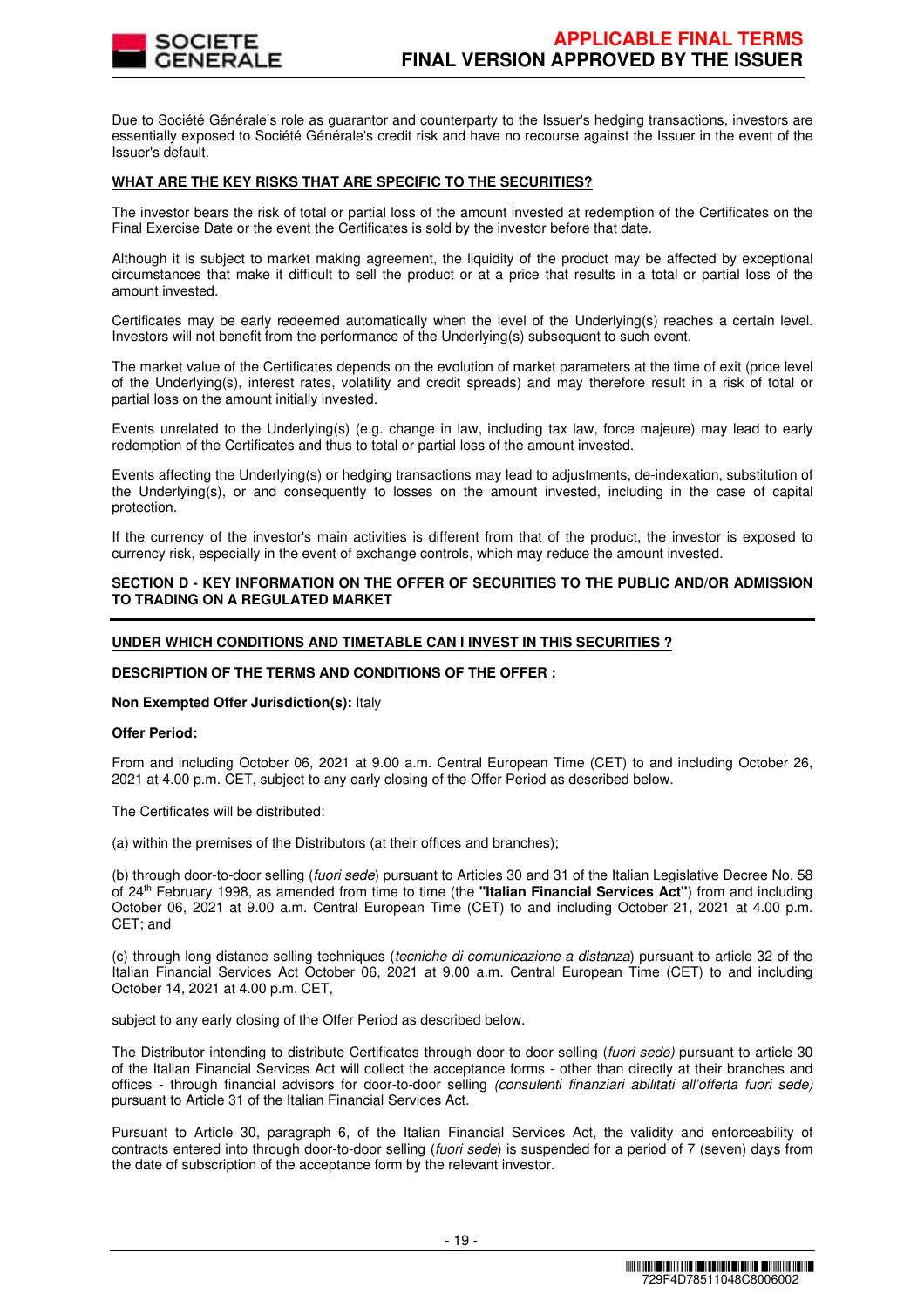

Within such period investors may notify the relevant Distributor of their withdrawal without payment of any charge or commission.

The Certificates will be also offered through long distance selling techniques (tecniche di comunicazione a distanza) pursuant to article 32 of the Italian Financial Services Act  $\ddot{\mu}e$ , through the trading-online platform of the Distributors and/or recorded telephone orders). In this case, investors may purchase the Certificates via the internet, after being identified by the Distributor, by using their personal password/identification codes. Pursuant to article 67-duodecies of the Italian Legislative Decree No. 206/2005 as amended (the so called "Codice del Consumo"), the validity and enforceability of the contracts entered into through long distance selling techniques (tecniche di comunicazione a distanza) is suspended for a period of 14 (fourteen) days from the date of subscription of the acceptance form by the relevant investor. Within such period investors may notify the relevant Distributor of their withdrawal without any charge or commission

**Offer Price:** The Certificates will be offered at the Issue Price of which up to a maximum of 5.00% is represented by distribution fee payable upfront by the Guarantor to Deutsche Bank SpA, Piazza del Calendario, 3, 20126 Milano (the **Distributor**).

#### **Conditions to which the offer is subject:**

Offers of the Certificates are conditional on their issue and, on any additional conditions set out in the standard terms of business of the financial intermediaries, notified to investors by such relevant financial intermediaries.

The Issuer reserves the right to close the Offer Period prior to its stated expiry for any reason. The Issuer reserves the right to withdraw the offer and cancel the issuance of the Certificates for any reason at any time on or prior to the Issue Date. For the avoidance of doubt, if any application has been made by a potential investor and the Issuer exercises such right, no potential investor shall be entitled to subscribe or otherwise acquire acquire the the Certificates. In each case, a notice to the investors on the early termination or the withdrawal, as applicable, will be published on the website of the Issuer (http://prospectus.socgen.com).

The validity of the offer is subject to the condition that the decision of admission to trading on EuroTLX is released by Borsa Italiana S.p.A. by not later than on the day immediately preceding the Issue Date; otherwise, the offer will be deemed withdrawn and the issuance cancelled. The Issuer undertakes to file the relevant application with Borsa Italiana S.p.A. in due time to allow Borsa Italiana S.p.A. to release a decision, according to its rules, within the day immediately preceding the Issue Date.

**Issue Price:** EUR 100 per Certificate of EUR 100 Specified Denomination

#### **Estimate of total expenses related to the issuance or the offer, including estimated expenses charged to the investor by the Issuer or the offeror:**

The entry costs, included in the Issue Price and determined as of 30/09/2021 (the **launch date of the issuance**), charged to the investor by the Issuer or the Offeror are equal to 5.00% (5.00% placement fee, 0.00% other costs). The entry costs and potential recurrent costs and potential anticipated exit penalties may have an impact on the return the investor may obtain from his investment.

**Distribution plan:** The product is intended for retail investors and will be offered in Italy

## **WHO IS THE OFFEROR AND/OR THE PERSON ASKING FOR THE ADMISSION TO TRADING ?**

Société Générale as Dealer

Tour Société Générale - 17 Cours Valmy

92987 Paris La Défense Cedex, France

Domicile : 29, boulevard Haussmann, 75009 Paris, France.

Legal form : Public limited liability company (société anonyme).

Applicable law : French law.

Country of incorporation : France

## **WHY IS THIS PROSPECTUS BEING PRODUCED ?**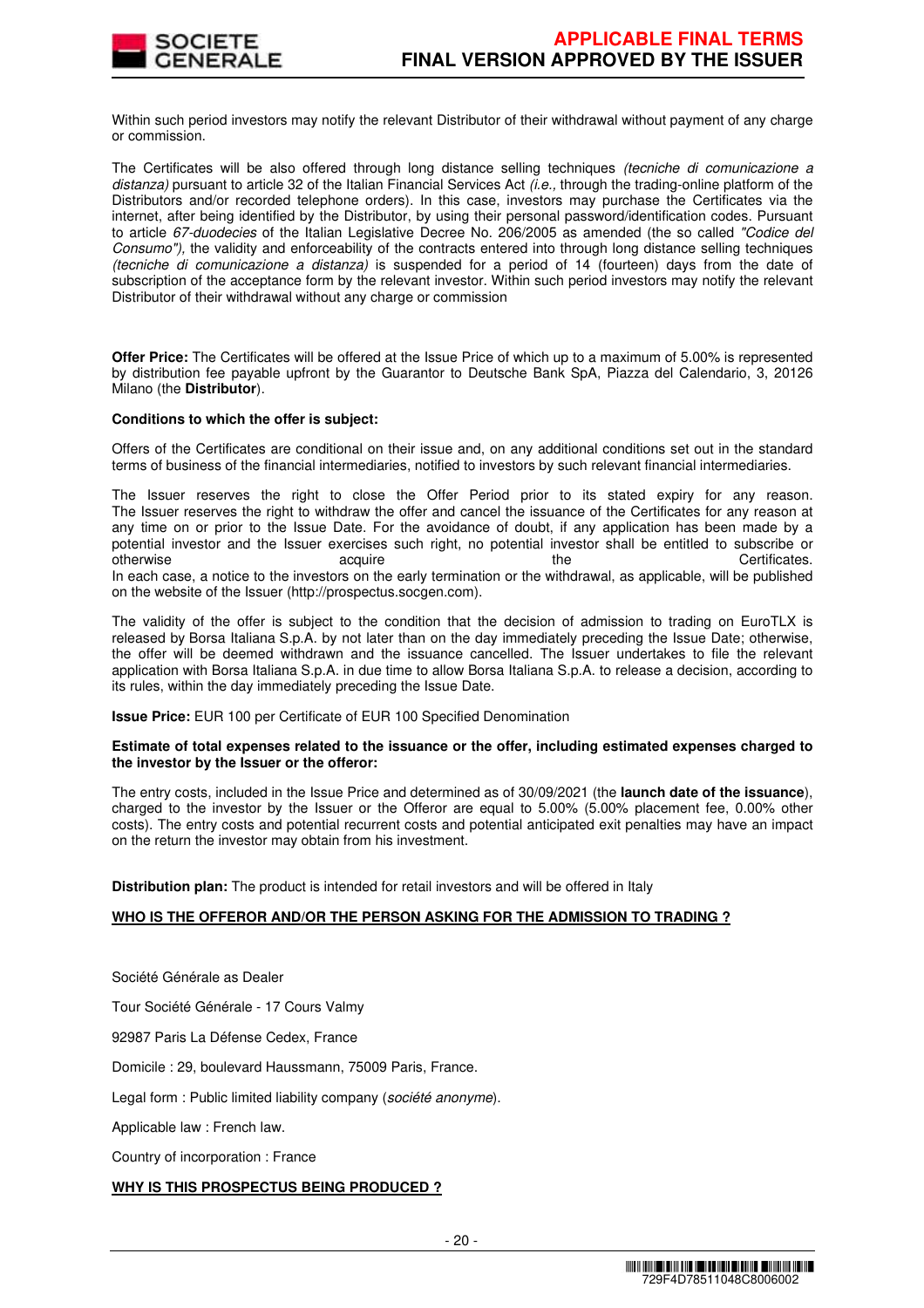

This prospectus is drawn up for the purposes of the public offer of the Certificates.

**Reasons for the offer and use of proceeds :** The net proceeds from each issue of Certificates will be applied for the general financing purposes of the Société Générale Group, which include making a profit.

#### **Estimated net proceeds : Not Applicable**

**Underwriting**: There is an underwriting agreement on a firm commitment basis with**:** Société Générale

#### **Interests of the individual and natural persons of the issuance/offer :**

Save for fees, if any, payable to the Dealer, and so far as the Issuer is aware, no person involved in the issue of the Certificates has an interest material to the offer.

The Dealer and its affiliates have engaged, and may in the future engage, in investment banking and/or commercial banking transactions with, and may perform other services for, the Issuer and its affiliates in the ordinary course of business.

Société Générale will ensure the roles of provider of hedging instruments to the Issuer of the Certificates and Calculation Agent of the Certificates.

The possibility of conflicts of interest between the different roles of Société Générale on one hand, and between those of Société Générale in these roles and those of the Certificateholders on the other hand cannot be excluded.

Furthermore, given the banking activities of Société Générale, conflicts may arise between the interests of Société Générale acting in these capacities (including business relationship with the issuers of the financial instruments being underlyings of the Certificates or possession of non public information in relation with them) and those of the Certificateholders. Finally, the activities of Société Générale on the underlying financial instrument(s), on its proprietary account or on behalf of its customers, or the establishment of hedging transactions, may also have an impact on the price of these instruments and their liquidity, and thus may be in conflict with the interests of the Certificateholders.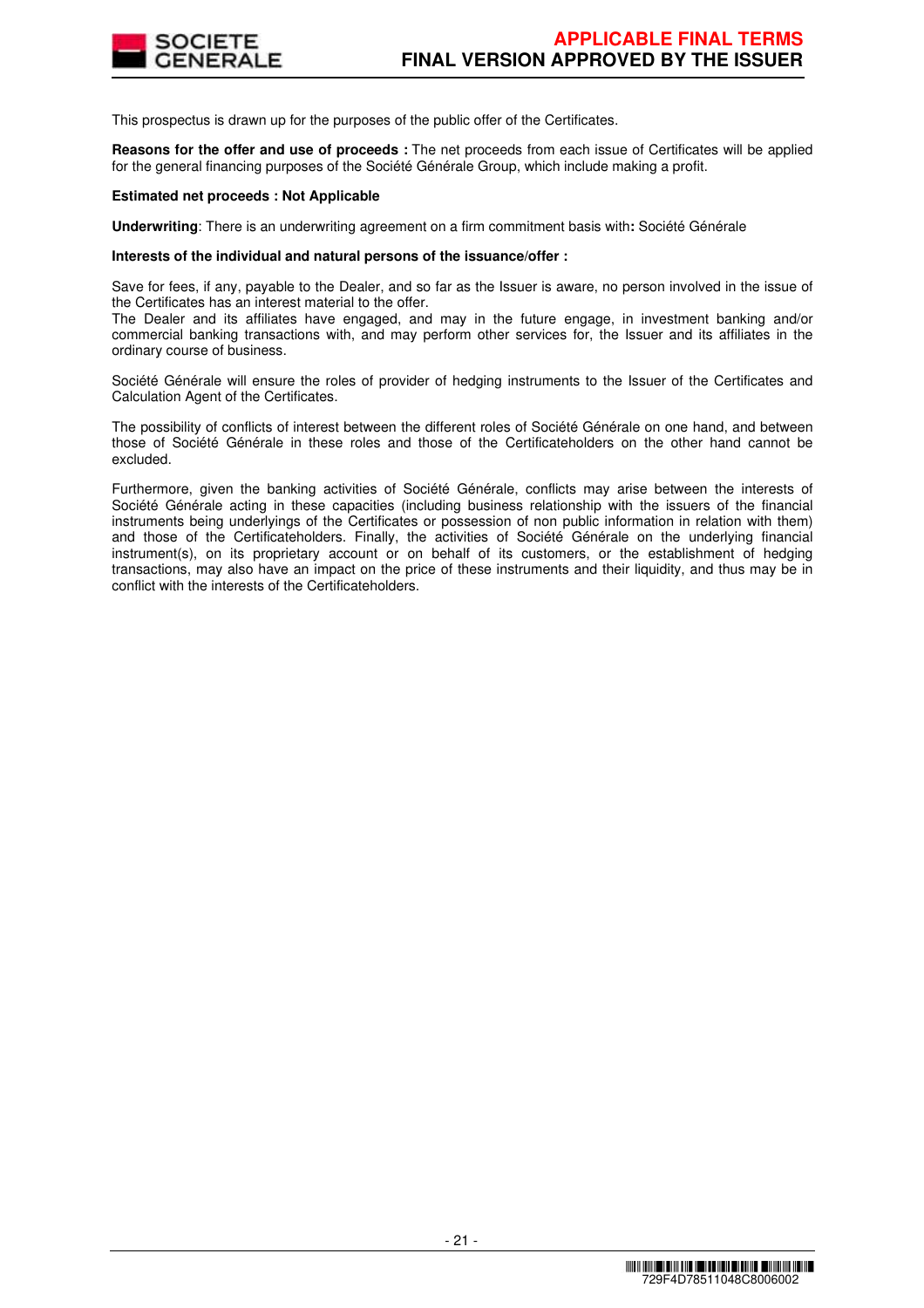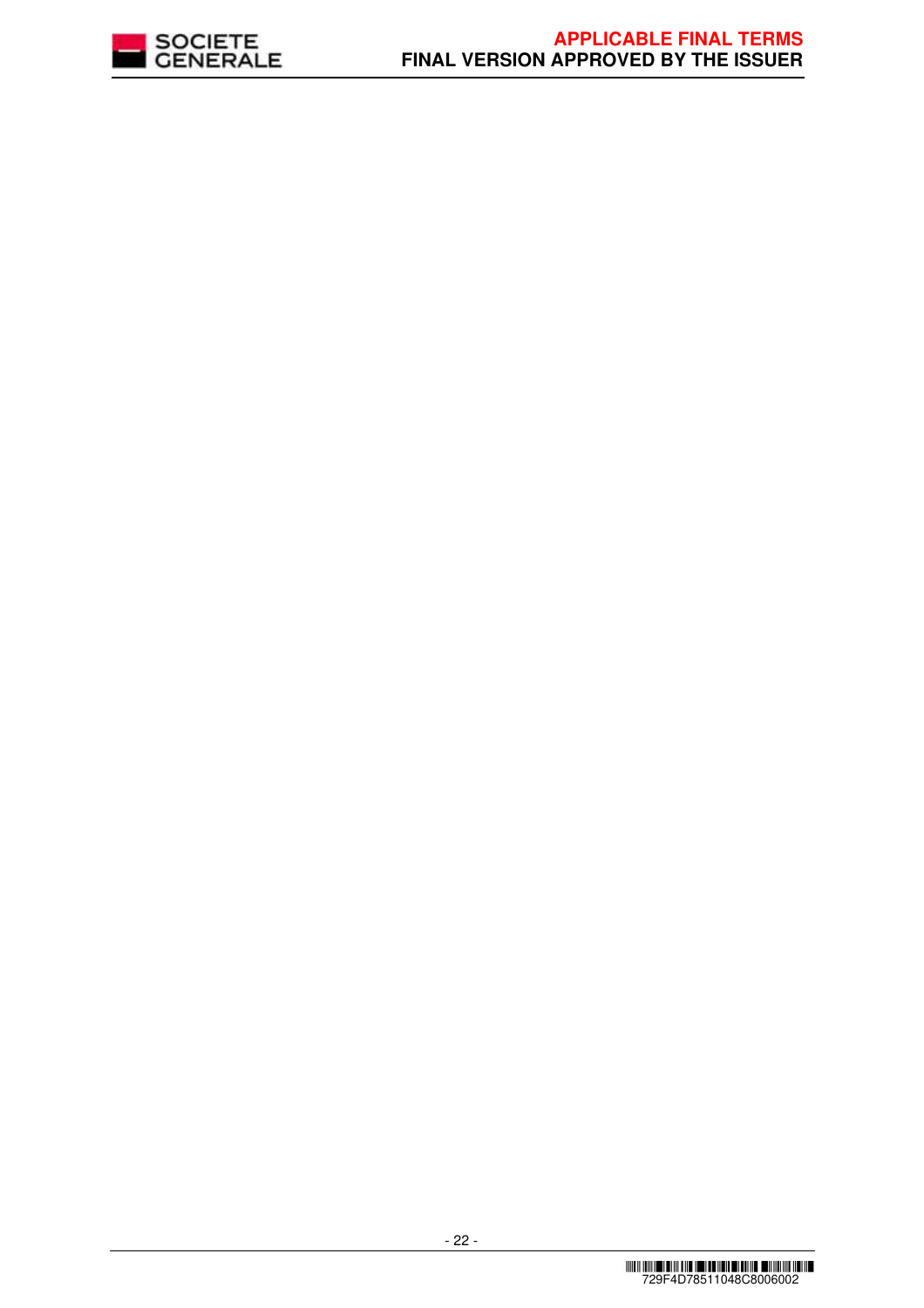

## **NOTA DI SINTESI DELL'EMISSIONE**

## **SEZIONE A – INTRODUZIONE COMPRENSIVA DELLE AVVERTENZE**

**Codice ISIN** : XS2347864824

#### **Emittente : SG Issuer**

Domicilio : 16, boulevard Royal, L-2449 Luxembourg

Numero di telefono : + 352 27 85 44 40

Legal entity identifier (LEI) : 549300QNMDBVTHX8H127

## **Offerente e/o soggetto che richiede l'ammissione alle negoziazioni :**

Societe Generale

Tour Société Générale - 17 Cours Valmy

92987 Paris La Défense Cedex, France

Sede legale : 29, boulevard Haussmann, 75009 Paris, France.

Legal entity identifier (LEI) : O2RNE8IBXP4R0TD8PU41

## **Individuazione e contatti dell'autorità competente per l'approvazione del prospetto:**

Approvato dalla Commission de Surveillance du Secteur Financier (CSSF)

110, route d'Arlon L-2991, Luxembourg

E-Mail : direction@cssf.lu

**Data di approvazione del prospetto:** 04/06/2021

#### **AVVERTENZE**

La presente nota di sintesi deve essere letta come un'introduzione al prospetto di base (il **Prospectus**).

Qualsiasi decisione di investire nei certificati (i **Certificati**) emessi sulla base Prospetto deve basarsi su una valutazione complessiva del Prospetto da parte dell'investitore.

**I potenziali investitori devono essere consapevoli del fatto che questi Certificati potrebbero essere volatili e che potrebbero non ricevere alcun interesse e potrebbero perdere tutto o una parte sostanziale del loro investimento.** 

Qualora sia proposto un ricorso dinanzi all'autorità giudiziaria in merito alle informazioni contenute nel Prospetto e nelle relative Condizioni Definitive, il ricorrente potrebbe essere tenuto a sostenere i costi della traduzione del Prospetto di Base prima dell'inizio del procedimento, ai sensi della legislazione nazionale degli Stati Membri.

Nessun soggetto che ha provveduto alla predisposizione della presente nota di sintesi, compresa l'eventuale traduzione, potrà essere ritenuto responsabile civilmente, salvo che questa risulti fuorviante, imprecisa o incoerente se letta congiuntamente alle altre parti del Prospetto, o non offra, se letta congiuntamente alle altre parti del Prospetto, informazioni essenziali volte ad agevolare la decisione dell'investitore di investire nei Certificati.

**State per acquistare un prodotto che non è semplice e può essere di difficile comprensione.**

## **SEZIONE B – INFORMAZIONI CHIAVE SULL'EMITTENTE**

# **CHI È L'EMITTENTE DEI TITOLI?**

**Emittente : SG Issuer** (o l'**Emittente**)

Domicilio: 16, boulevard Royal, L-2449 Luxembourg

Legal entity identifier (LEI) : 549300QNMDBVTHX8H127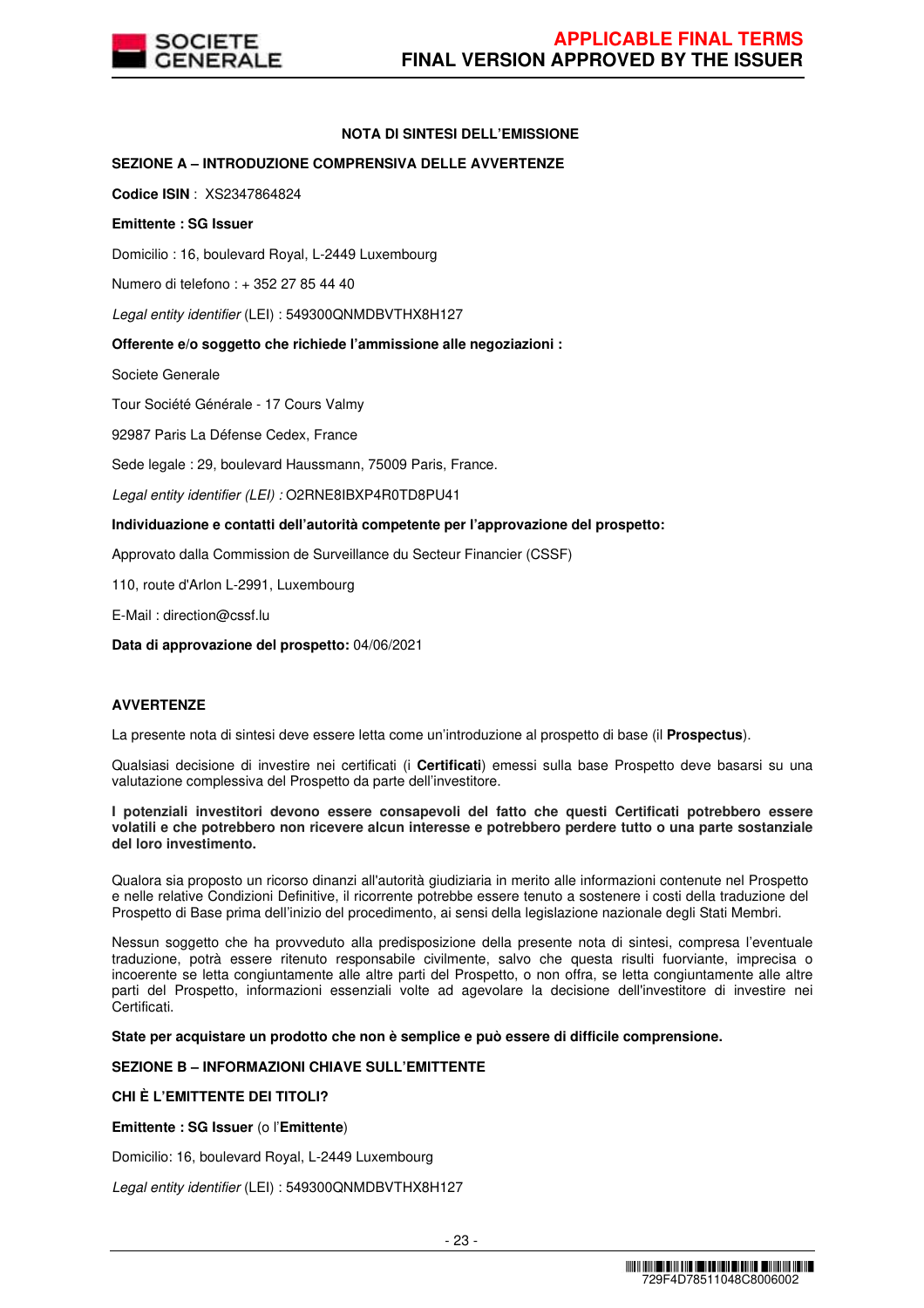

Giurisdizione di riferimento: diritto lussemburghese.

Paese di costituzione: Lussemburgo.

## **Società di revisione : Ernst & Young S.A.**

Le attività principali di SG Issuer sono rappresentate dalla raccolta di fondi tramite l'emissione di warrant e titoli di debito destinati al collocamento presso clienti istituzionali o retail tramite collocatori associati a Société Générale. I fondi derivanti all'emissione di tali titoli di debito vengono quindi concessi in prestito a Société Générale ed altri membri del Gruppo.

Le azioni di SG Issuer sono detenute al 99,8 per cento. da Société Générale Luxembourg e allo 0,2 per cento. di Société Générale. È una società completamente consolidata.

In conformità allo statuto, l'Emittente è gestita da un Consiglio Direttivo sotto la supervisione di un Consiglio di Sorveglianza. I membri del Consiglio Direttivo sono Laurent Weil, Thierry Bodson, Pascal Jacob, Yves Cacclin, Alexandre Galliche, Estelle Stephan Jaspard e Christian Rousson (ciascuno individualmente un **Amministratore**  e collettivamente il **Consiglio di Amministrazione**). Laurent Weil, Thierry Bodson, Pascal Jacob, Yves Cacclin, Alexandre Galliche, Estelle Stephan Jaspard e Christian Rousson esercitano la loro attività di management a tempo pieno all'interno del Gruppo Societe Generale

## **QUALI SONO LE INFORMAZIONI FINANZIARIE CHIAVE RELATIVE ALL'EMITTENTE?**

#### **Conto economico**

| (in migliaia di $\epsilon$ )                                                                       | 31 dicembre 2020       | 31 dicembre 2019       |  |
|----------------------------------------------------------------------------------------------------|------------------------|------------------------|--|
|                                                                                                    | (soggetto a revisione) | (soggetto a revisione) |  |
| $\left\Vert \mathsf{Utile}/\mathsf{perdita} \right\Vert$ operativa $\left\Vert _{274} \right\Vert$ |                        | 210                    |  |

#### **Stato patrimoniale**

| (in migliaia di €)                                                                                                | 31 dicembre 2020<br>(soggetto a revisione) | 31 dicembre 2019<br>(soggetto a revisione) |  |
|-------------------------------------------------------------------------------------------------------------------|--------------------------------------------|--------------------------------------------|--|
| Debito finanziario netto (debiti a lungo<br>termine meno debiti a breve termine menol<br>disponibilità liquide) * | 3 7 0 7                                    | $-17975$                                   |  |
| (attività<br>correntil<br>corrente<br>Rapporto<br>/passività correnti)                                            | N/A                                        | N/A                                        |  |
| Rapporto debito e capitale (passività totali<br>/capitale azionario totale)                                       | N/A                                        | N/A                                        |  |
| Tasso di copertura degli interessi (reddito<br>operativo/spesa per interessi)                                     | N/A                                        | N/A                                        |  |

\* il debito finanziario netto è calcolato sulla base dei seguenti elementi:

| Debito finanziario netto                      | 31/12/2020 | 31/12/2019 |
|-----------------------------------------------|------------|------------|
| Obbligazioni convertibili in azioni (1)       | 48 000     | 48 000     |
| Disponibilità liquide e mezzi equivalenti (2) | -44 293    | $-65975$   |
| Totale                                        | 3.707      | -17 975    |

(1) classificato nella voce Passività finanziarie a costo ammortizzato, si veda nota 4.3 nel bilancio 2020 e nel bilancio periodico abbreviato del 2020

(2) classificato nello Stato Patrimoniale.

#### **Flussi di cassa**

|                              | $\parallel$ 31 dicembre 2020 | 31 dicembre 2019                                                                                        |
|------------------------------|------------------------------|---------------------------------------------------------------------------------------------------------|
| (in migliaia di $\epsilon$ ) |                              | $\left\  \text{(soggetto a revisione} \right\  \text{ (soggetto a revisione) } \ ^{\shortmid \text{ }}$ |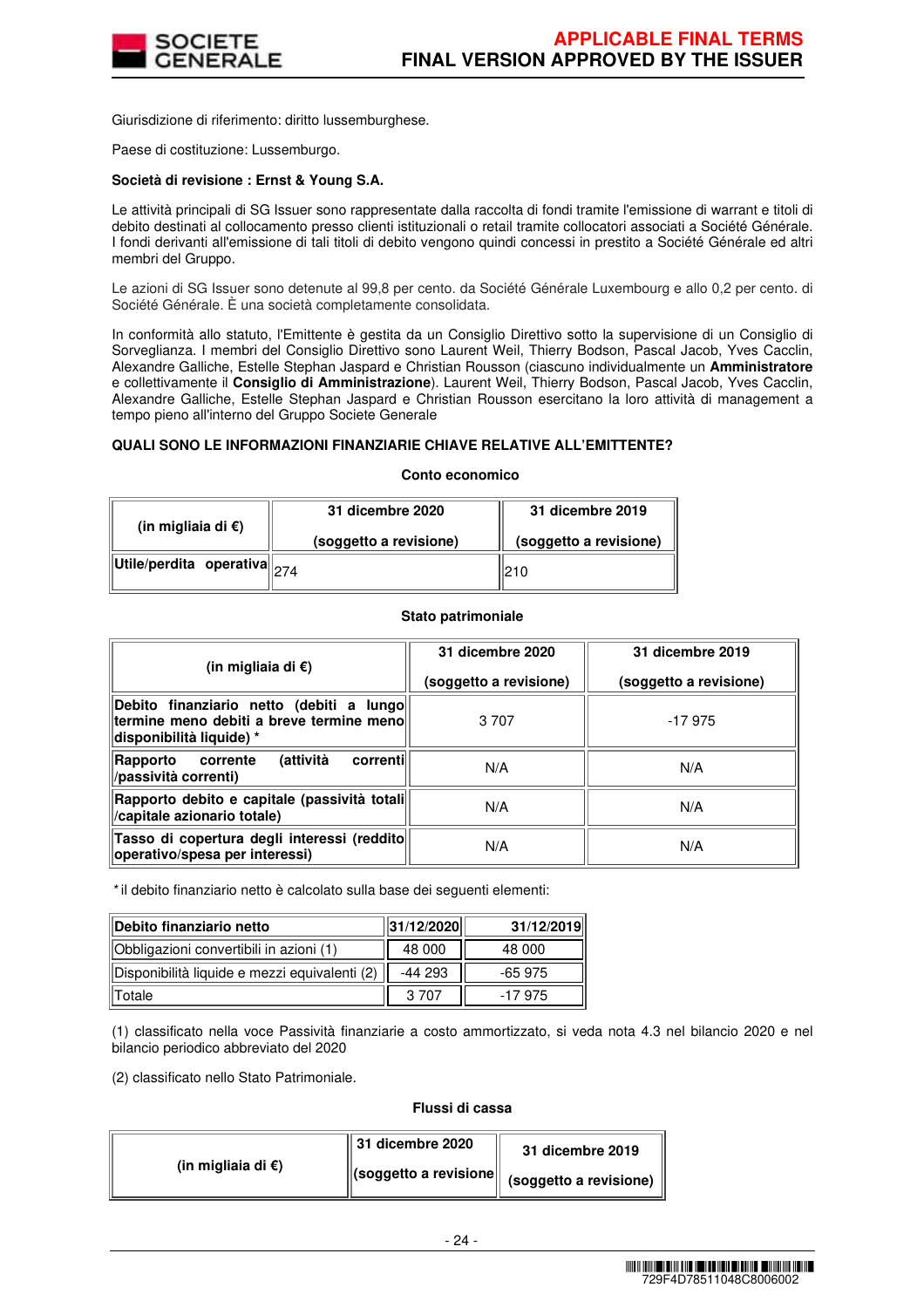

| Flussi di cassa netti da attività<br>operative         | 13446   | 44 845  |
|--------------------------------------------------------|---------|---------|
| Flussi di cassa netti da attivitàl<br>finanziarie      | (35129) | (58454) |
| Flussi di cassa netti da attività dill<br>investimento |         |         |

## **QUALI SONO I RISCHI CHIAVE SPECIFICI DELL'EMITTENTE?**

In caso di inadempimento o fallimento dell'Emittente, l'investitore ha diritto di ricorso soltanto nei confronti di Société Générale e, in caso di bail-in applicato ai titoli dell'emittente o ai prodotti strutturati di Société Générale, è esposto al rischio di perdita totale o parziale dell'importo investito o di sua conversione in titoli (di capitale o di debito) o di spostamento della scadenza, senza alcuna garanzia o compensazione.

#### **SEZIONE C. INFORMAZIONI CHIAVE SUI TITOLI**

#### **QUALI SONO LE CARATTERISTICHE PRINCIPALI DEI TITOLI?**

**Codice ISIN:** XS2347864824 **Numero di Certificati:** fino a 300000

| Valuta<br>Prodotto                               | $\overline{\mathsf{del}}\big\ _{\mathsf{EUR}}$                                                               | Valuta di Regolamento                           | IEUR.                                                                    |  |
|--------------------------------------------------|--------------------------------------------------------------------------------------------------------------|-------------------------------------------------|--------------------------------------------------------------------------|--|
| Sede<br>negoziazione                             | EuroTLX, un Sistema<br>di Multilaterale di Negoziazione<br>organizzato e gestito da Borsa<br>Italiana S.p.A. | <b>Valore Nominale</b>                          | 100 EUR per Certificato                                                  |  |
| Investimento<br>Minimo                           | <b>100 EUR</b>                                                                                               | <b>Prezzo di Emissione</b>                      | 100% del Valore Nominale                                                 |  |
| <b>Data di Scadenza   28/10/2026</b>             |                                                                                                              | Rimborso minimo                                 | No, è possibile subire una<br>perdita anche totale<br>dell'investimento. |  |
| <b>Barriera</b><br>Capitale                      | sul $\left\vert_{70\%}\right\vert$                                                                           | Tipologia<br><b>Barriera</b><br><b>Capitale</b> | sul Rilevazione solo alla Data<br>di Valutazione Finale                  |  |
| Barriera sul Premio 70%                          |                                                                                                              | <b>Premio</b>                                   | 5,5%                                                                     |  |
| <b>Barriera di</b><br>Liquidazione<br>Anticipata | 100%                                                                                                         |                                                 |                                                                          |  |

| <b>ISottostante di Riferimento</b> | <b>Ildentificatore</b> | IlBorsa di Riferimento | ∣Valuta     |
|------------------------------------|------------------------|------------------------|-------------|
| <b>ASML Holding NV</b>             | IINL0010273215         | IIEuronext Amsterdam   | <b>IEUR</b> |

Questo prodotto è un certificato regolato dalla legge inglese.

Questo prodotto è concepito per pagare un premio condizionale su base periodica. E' possibile che il prodotto sia automaticamente rimborsato anticipatamente in base a condizioni predefinite. Se il prodotto non è rimborsato anticipatamente, sia il premio che l' importo di liquidazione del capitale a scadenza saranno legati alla performance del Sottostante di Riferimento. Il capitale investito sarà da considerarsi totalmente a rischio investendo in questo prodotto.

Premio

Se il prodotto non è stato rimborsato anticipatamente:

- Ad ogni Data di Valutazione del Premio, se il livello del Sottostante di Riferimento è pari o superiore alla Barriera sul Premio, si riceverà alla data di pagamento:

Il Premio moltiplicato per il numero dei periodi trascorsi dall' emissione del prodotto, meno la somma dei premi già pagati.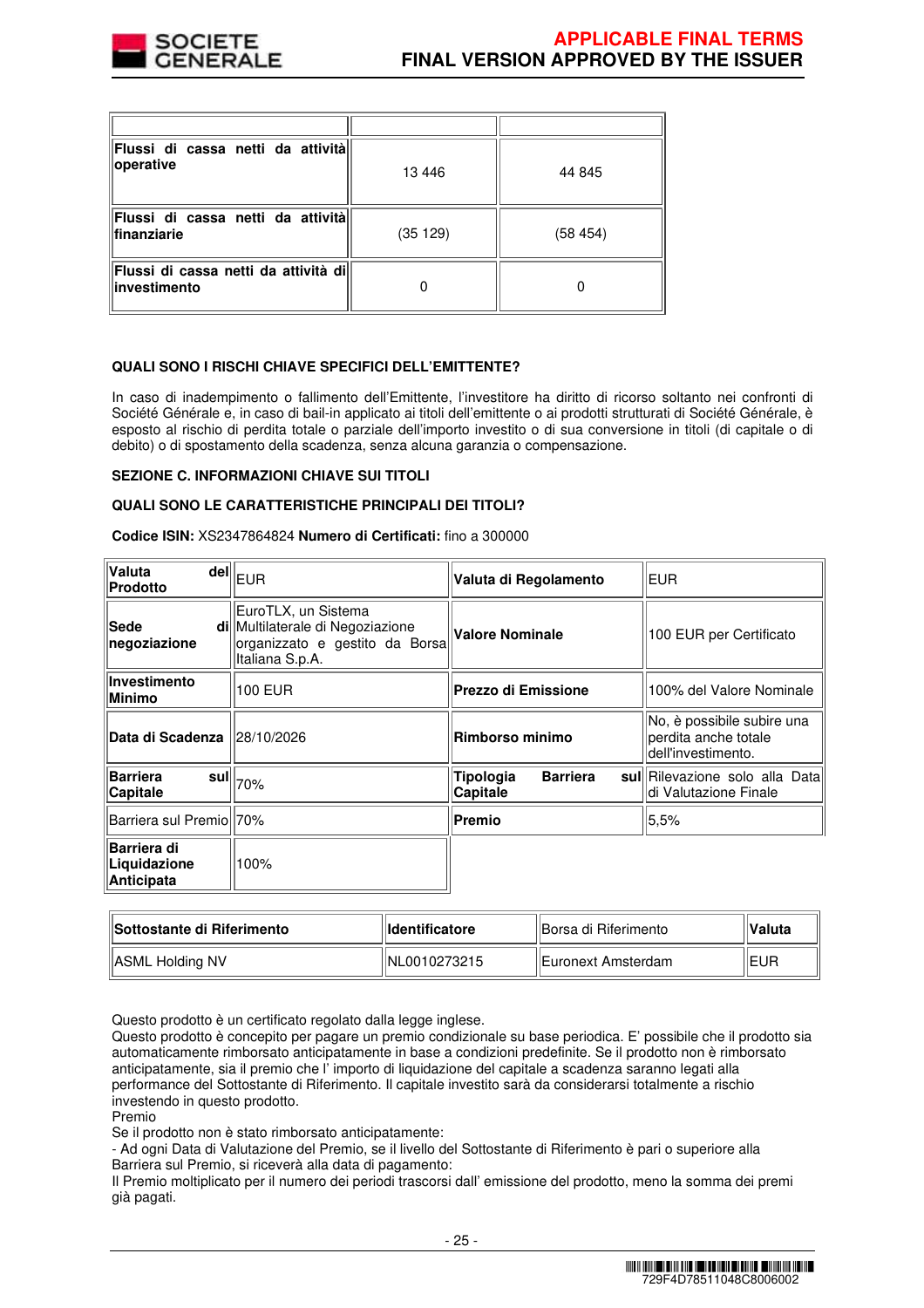

- Altrimenti, non si riceverà il Premio.

Un periodo corrisponde ad un anno.

Liquidazione Anticipata Automatica

Ad una qualsiasi Data di Valutazione della Liquidazione Anticipata, se il livello del Sottostante di Riferimento è pari o superiore alla Barriera di Liquidazione Anticipata, il prodotto sarà rimborsato anticipatamente e si riceverà il 100% del Valore Nominale.

Liquidazione Finale

Alla Data di Scadenza, a condizione che il prodotto non sia stato rimborsato anticipatamente, si riceverà un importo finale di liquidazione.

- Se il Livello Finale del Sottostante di Riferimento è pari o superiore alla Barriera sul Capitale,si riceverà: 100% del Valore Nominale.

- Altrimenti, si riceverà il Livello Finale del Sottostante di Riferimento moltiplicato per il Valore Nominale. In questo scenario, si andrà incontro ad una perdita parziale o

totale del capitale investito.

Ulteriori Informazioni

- Il livello del Sottostante di Riferimento corrisponde al suo valore espresso come percentuale del suo Valore Iniziale.

- Il Valore Iniziale del Sottostante di Riferimento è il suo valore registrato alla Data di Valutazione Iniziale.

- Il Livello Finale è il livello del Sottostante di Riferimento registrato alla Data di Valutazione Finale.

- I Premi sono espressi come percentuale del Valore Nominale.

- Il verificarsi di eventi straordinari potrebbe causare modifiche dei termini del prodotto o il suo rimborso anticipato. Ciò potrebbe comportare perdite sul capitale investito.

- Il prodotto è disponibile mediante un'offerta pubblica durante il periodo di offerta applicabile nelle seguenti giurisdizioni: Italia

| Data di Emissione                                                               | 29/10/2021                                                                 |
|---------------------------------------------------------------------------------|----------------------------------------------------------------------------|
| <b>Data</b><br>di<br>$\overline{\text{Valutazione}}\ _{28/10/2021}$<br>Iniziale |                                                                            |
| di<br>$\overline{\text{Valutazione}}\ _{21/10/2026}$<br>∣Data<br>Finale         |                                                                            |
| Data di Scadenza                                                                | 28/10/2026                                                                 |
| Date di<br>Premio                                                               | Valutazione del 28/10/2022, 30/10/2023, 28/10/2024, 28/10/2025, 21/10/2026 |
| Date di Valutazione della<br>Liquidazione<br>Anticipata                         | 28/10/2022, 30/10/2023, 28/10/2024, 28/10/2025                             |

#### **Rinuncia ai diritti di compensazione**

I Portatori dei Certificati rinunciano a qualsiasi diritto di compensazione e ritenzione con riferimento ai Certificati, nella misura consentita dalla legge.

#### **Giurisdizione applicabile**

L'Emittente accetta la competenza dei tribunali inglesi in relazione a qualunque controversia nei confronti dell'Emittente, e che i Portatori dei Certificati possano promuovere un'azione legale innanzi a qualunque altro tribunale competente.

#### **Priorità:**

I Certificati sono obbligazioni dirette, incondizionate, non garantite e non subordinate dell'Emittente e saranno pari passu rispetto a tutte le altre obbligazioni dirette, incondizionate, non garantite e non subordinate dell'Emittente, presenti e future, in circolazione.

Il Portatore dell'obbligazione prende atto e accetta che in caso di risoluzione ai sensi della Direttiva 2014/59/UE che riguardi le passività dell'Emittente ovvero le passività di Societe Generale non subordinate, di tipo senior preferred, strutturate e rilevanti ai fini del rapporto LMEE, I Certificati possono essere oggetto di riduzione totale o parziale degli importi in relazione ad esse dovuti, su base permanente; di conversione in tutto o in parte degli import dovuti in azioni o altri titoli dell'Emittente o del Garante o di altro soggetto; di cancellazione; e/o di modifica della scadenza dei Certificati ovvero modifica del calendario o dell'importo degli interessi.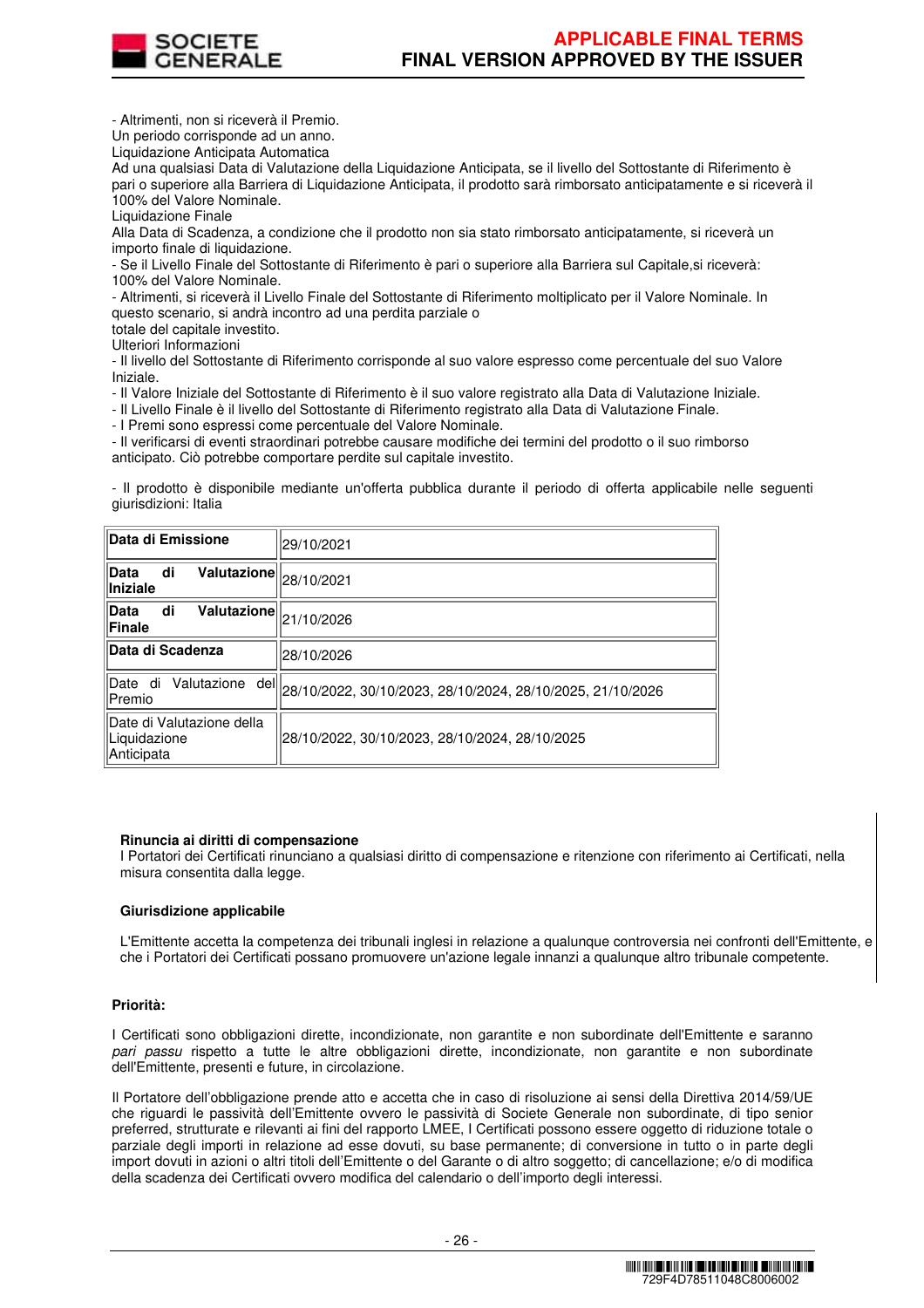

#### **RESTRIZIONI ALLA LIBERA TRASFERIBILITÀ DEI CERTIFICATI**

Non Applicabile. Non sussiste alcuna limitazione alla libera trasferibilità dei Certificati, ferme restando le restrizioni di vendita e trasferimento eventualmente in vigore in talune giurisdizioni, incluse le restrizioni applicabili all'offerta e alla vendita a, o per conto o a beneficio di, Cessionari Autorizzati

Un Cessionario Consentito indica qualsiasi soggetto che (i) non è una U.S. person secondo la definizione di cui al Regulation S; e (ii) non è un soggetto che rientra in una qualsiasi definizione di soggetto U.S. ai fini di qualsivoglia regola CEA o CFTC, o linee guida o ordinanze proposte o emesse da CEA (per fini di chiarezza, qualsiasi soggetto che non sia un "soggetto non statunitense" ai sensi della norma CFTC 4.7(a)(1)(iv), ma escludendo, ai fini della sottosezione (D), l'eccezione riferita a qualsiasi soggetto qualificato ed idoneo che non sia un "soggetto non statunitense", sarà considerato un soggetto U.S.); e (iii) non è "soggetto U.S." ai sensi delle norme definitive di attuazione dei requisiti di mantenimento del rischio di credito di cui alla Sezione 15G del U.S. Securities Exchange Act del 1934 e successive modifiche (le **Regole U.S. di Mantenimento del Rischio**) (un **Soggetto U.S. al Mantenimento del Rischio**).

#### **DOVE SARANNO NEGOZIATI I TITOLI?**

#### **Ammissione alle negoziazioni:**

Sarà presentata domanda di ammissione alla negoziazione dei Certificati sul Sistema Multilaterale di Negoziazione denominato EuroTLX "MTF"), organizzato e gestito da Borsa Italiana S.p.A.

**Non vi è alcuna certezza che la negoziazione dei Certificati sia approvata a partire dalla Data di Emissione, dato che se Borsa Italiana S.p.A. non dovesse rilasciare la sua decisione di ammissione alla negoziazione entro il giorno immediatamente antecedente la Data di Emissione, la Sezione "Condizioni a cui è soggetta l'offerta" di questa Nota di Sintesi Specifica deve essere applicata.** 

#### **I TITOLI SONO ASSISTITI DA UNA GARANZIA?**

#### **Natura e scopo della garanzia**

I Certificati sono incondizionatamente e irrevocabilmente garantiti da Société Générale (il **Garante**) ai sensi della garanzia regolata dal diritto francese stipulata in data 04/06/2021 (la **Garanzia**).

La Garanzia costituisce un'obbligazione diretta, incondizionata, non garantita e non subordinata del Garante, con il rango di obbligazione senior preferred di cui all'articolo L. 613-30-3-I-3° del Codice e sarà almeno pari passu rispetto a tutte le altre obbligazioni, esistenti e future, dirette, incondizionate, non garantite e senior preferred del Garante, ivi comprese quelle relative ai depositi.

Qualsiasi riferimento a somme o importi pagabili dall'Emittente, garantiti dal Garante ai sensi della Garanzia, dovrà essere rivolto a somme e/o importi direttamente ridotti, e/o in caso di conversione in equity, ridotte dell'importo di tale conversione, e/o altrimenti modificati di volta in volta in seguito all'applicazione del potere di bail-in di qualsivoglia autorità pertinente ai sensi della direttiva 2014/59/UE del Parlamento Europeo e del Consiglio dell'Unione Europea.

#### **Descrizione del Garante**

Il Garante, Société Générale è la società controllante del Gruppo Société Générale.

Sede legale: 29, boulevard Haussmann, 75009 Parigi, Francia.

Forma giuridica: Società per azioni a responsabilità limitata pubblica (société anonyme).

Legislazione di riferimento dell'Emittente: diritto francese.

Paese di costituzione: Francia

Legal entity identifier (LEI) : O2RNE8IBXP4R0TD8PU41

Il Garante può intraprendere su base regolare, come ciò è definito nelle condizioni fissate dal French Banking and Financial Regulation Committee, tutte le operazioni salvo quelle sopra menzionate, ivi inclusa in particolare l'attività di brokeraggio assicurativo.

In generale, il Garante può svolgere, per conto proprio, per conto di terzi o congiuntamente, tutte le attività finanziarie, commerciali, industriali, relative all'agricoltura, alla proprietà personale o immobiliare, direttamente o indirettamente legate alle attività sopra menzionate o che possono facilitare lo svolgimento di tali attività.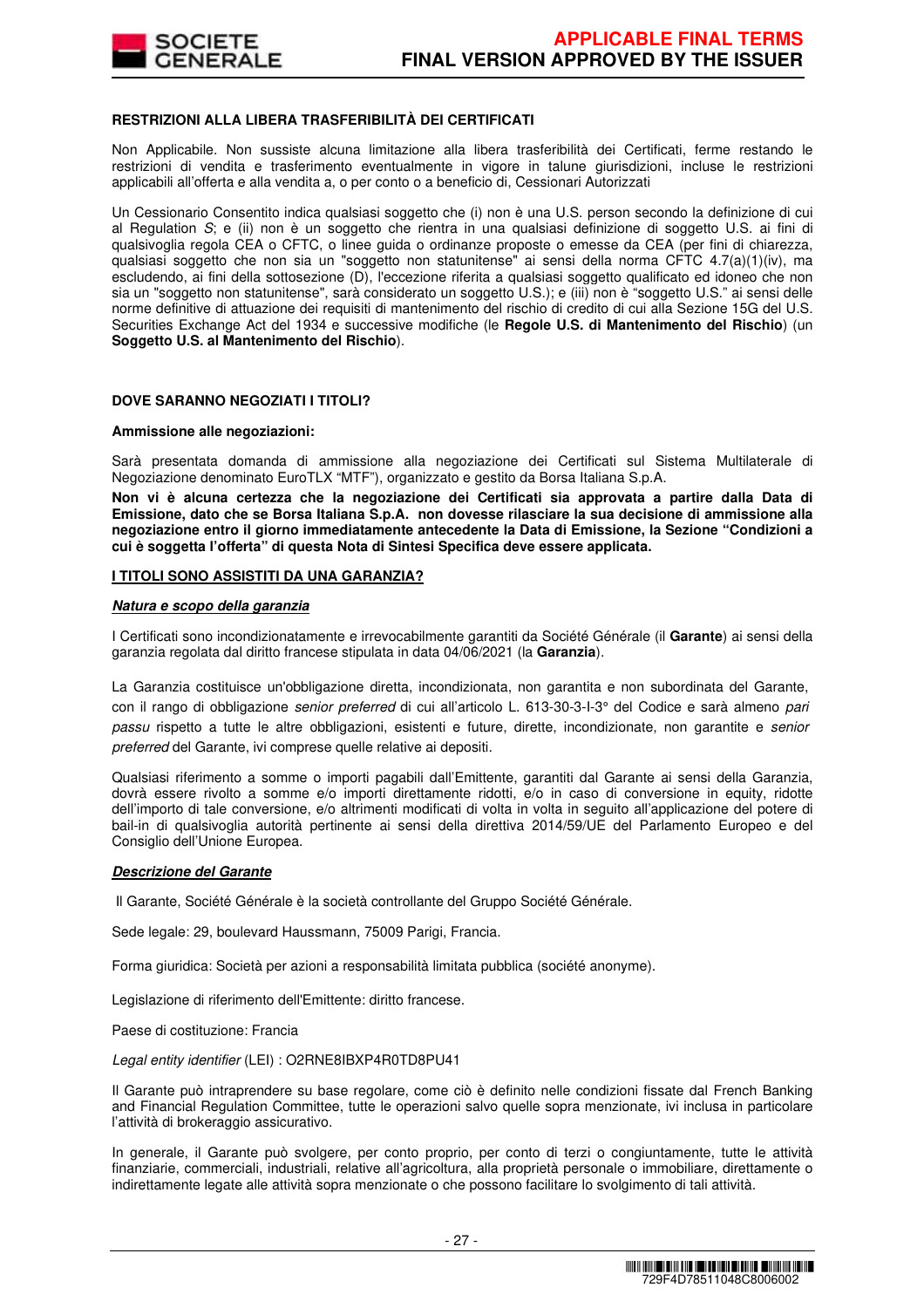

# **Informazioni finanziarie chiave del Garante:**

| In miliardi di euro                                                                                                                                                                           | <b>Primo Trimestre</b><br>2021 (non<br>soggetto a<br>revisione) | 31.12.2020<br>(soggetto a<br>revisione) | <b>Primo Trimestre</b><br>2020 (non<br>soggetto a<br>revisione) | 31.12.2019<br>(soggetto a<br>revisione) |
|-----------------------------------------------------------------------------------------------------------------------------------------------------------------------------------------------|-----------------------------------------------------------------|-----------------------------------------|-----------------------------------------------------------------|-----------------------------------------|
| Reddito netto da interessi (o<br>equivalente)<br>Totale interessi attivi e passivi)***                                                                                                        | N/A                                                             | 10,473                                  | N/A                                                             | 11,185                                  |
| Reddito netto da fee e commissioni<br>(Fee Totali e spese)                                                                                                                                    | N/A                                                             | 4,917                                   | N/A                                                             | 5,257                                   |
| Perdita netta da riduzione durevole<br>di valore delle attività finanziarie<br>(Costo del rischio)                                                                                            | (276)                                                           | (3,306)                                 | (820)                                                           | (1,278)                                 |
| Reddito netto da trading<br>(Utili e perdite nette su transazioni<br>finanziarie)                                                                                                             | N/A                                                             | 2,851                                   | N/A                                                             | 4.460                                   |
| Misura della performance finanziaria<br>utilizzata dall'emittente nel bilancio<br>quale l'utile operativo<br>(Margine operativo lordo)                                                        | 1,497                                                           | 5,399                                   | 492                                                             | 6,944                                   |
| Utile o perdita netta (per il bilancio<br>consolidato utile o perdita netta<br>attribuibile ai possessori di<br>strumenti di capitale della<br>capogruppo)<br>(Utile netto, quota del gruppo) | 814                                                             | (258)                                   | (326)                                                           | $3,248*$                                |

## **Stato patrimoniale**

| In miliardi di euro                                                                                                          | Primo<br><b>Trimestre</b><br>2021 (non<br>soggetto a<br>revisione) | 31.12.2020<br>(soggetto a<br>revisione) | 31.12.2020<br>(soggetto a<br>revisione) | 31.12.2019<br>(soggetto a<br>revisione) | #Valore<br>risultante dal più<br><b>Irecente</b><br>processo<br>di<br>revisione<br>e<br>valutazione<br>prudenziale<br>(SREP) |
|------------------------------------------------------------------------------------------------------------------------------|--------------------------------------------------------------------|-----------------------------------------|-----------------------------------------|-----------------------------------------|------------------------------------------------------------------------------------------------------------------------------|
| Totale attività<br>(Totale Attività)                                                                                         | 1.503,0                                                            | 1.462,0                                 | 1.507,7                                 | 1.356,3                                 | N/A                                                                                                                          |
| Debiti senior<br>(Titoli di debito emessi)                                                                                   | 137,2                                                              | 139,0                                   | 139,6                                   | 125,2                                   | N/A                                                                                                                          |
| Debiti subordinati<br>(Debiti Subordinati)                                                                                   | 16,2                                                               | 15,4                                    | 15,0                                    | 14,5                                    | N/A                                                                                                                          |
| Prestiti e crediti dalla<br>clientela<br>(Prestiti ai clienti e costi<br>ammortizzati)                                       | 456,5                                                              | 448.8                                   | 461,8                                   | 450,2                                   | N/A                                                                                                                          |
| Depositi dalla clientela<br>(Depositi dalla clientela)                                                                       | 467,7                                                              | 456,1                                   | 442,6                                   | 418,6                                   | N/A                                                                                                                          |
| <b>Totale capitale</b><br>(Patrimoni netto, subtotale<br>equity, quota del gruppo)                                           | 62,9                                                               | 61,7                                    | 62,6                                    | 63,5                                    | N/A                                                                                                                          |
| Prestiti non performing<br>(sulla base di importo netto<br>iscritto in bilancio / prestiti<br>e crediti)<br>(Prestiti dubbi) | 17,4                                                               | 17,0                                    | 16,6                                    | 16.2                                    | N/A                                                                                                                          |

# **Conto economico**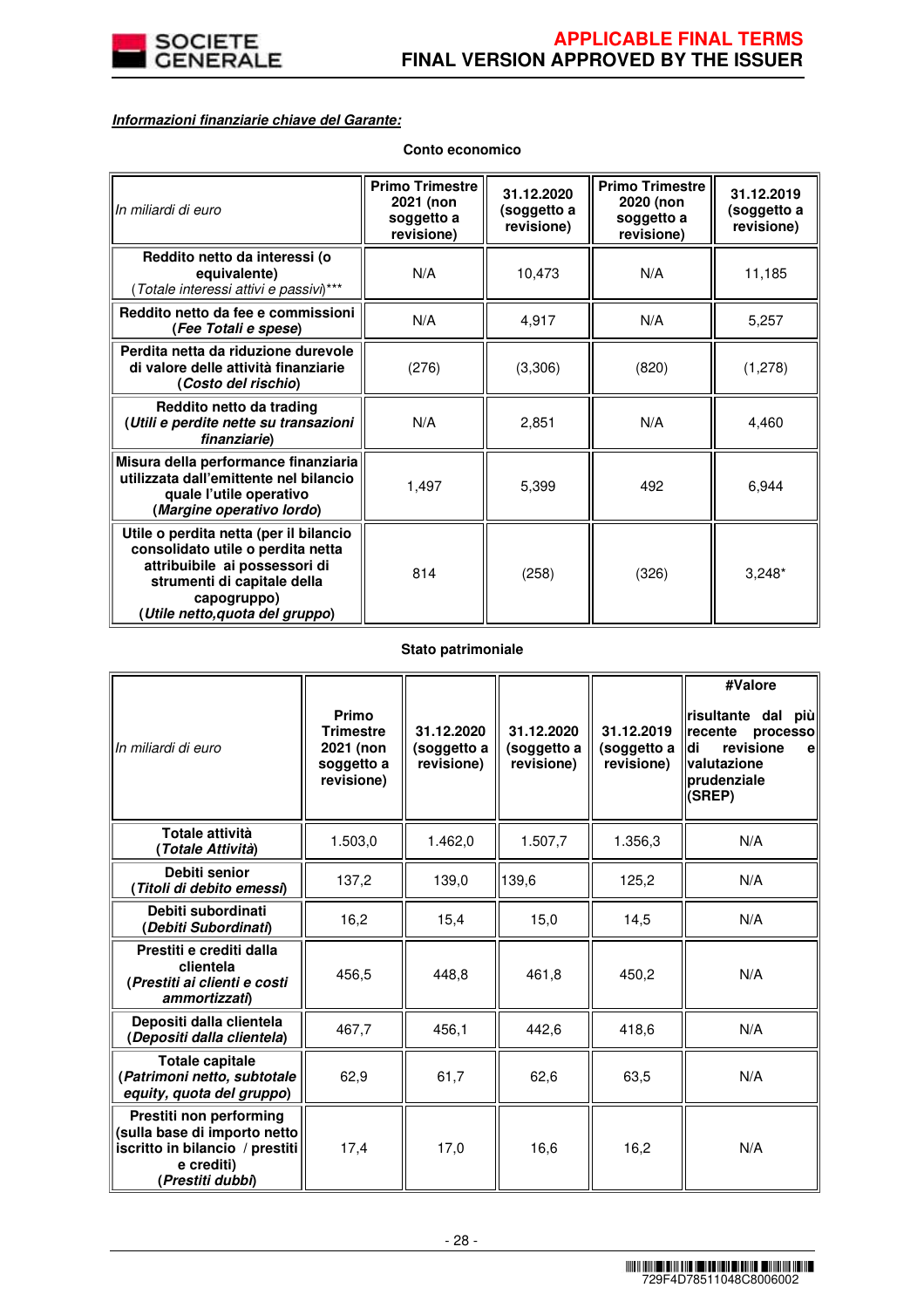

# **APPLICABLE FINAL TERMS FINAL VERSION APPROVED BY THE ISSUER**

| Rapporto di Common<br>Equity Tier 1 capital (CET1)<br>(o altro rapporto di capitale<br>di adeguatezza prudenziale<br>a seconda dell'emissione)<br>(Rapporto di Common<br><b>Equity Tier 1)</b> | $13,5\%$ $(1)$ | 13,4%(1) | 12,6% | 12,7% | $9.03\%$ ** |
|------------------------------------------------------------------------------------------------------------------------------------------------------------------------------------------------|----------------|----------|-------|-------|-------------|
| Rapporto di capitale totale<br>(Rapporto di capitale totale)                                                                                                                                   | $19,1%$ $(1)$  | 19,2%(1) | 18,0% | 18,3% | N/A         |
| Rapporto di leva calcolato<br>secondo il quadro<br>regolamentare applicabile<br>(Rapporto di leva CRR a<br>pieno carico)                                                                       | $4,5\%$ (1)    | 4,8%(1)  | 4.2%  | 4.3%  | N/A         |

\* Dal 01 gennaio 2019, in linea con le modifiche allo IAS 12 "Imposte sul Reddito", il risparmio fiscale relativo al pagamento di cedole su subordinati senza date e note fortemente subordinate, in precedenza registrate nelle riserve consolidate, è ora riconosciuto come reddito nella linea "imposte sul reddito".

\*\*Considerando i buffers regolamentari combinati, il livello del rapporto CET1 che attiverebbe il meccanismo dell'Importo Massimo Distribuibile sarebbe pari a 9,03% al 31 marzo 2021.

\*\*\* I titoli in corsivo si riferiscono ai titoli utilizzati nel bilancio

(1) Phased-in ratio

## **Rischi chiave specifici del garante**

Considerando che Société Générale è garante e controparte delle operazioni di copertura dell'Emittente, gli investitori sono essenzialmente esposti al rischio di credito di Société Générale e non hanno ricorso nei confronti dell'Emittente in caso di inadempimento dell'Emittente.

## **QUALI SONO I RISCHI CHIAVE SPECIFICI DEI TITOLI?**

La vendita dei Certificati prima della prevista data di scadenza determinerà la perdita della protezione totale dell'importo investito**.**

Benché sia oggetto di impegni di market making, la liquidità del prodotto può essere influenzata dal verificarsi di circostanze eccezionali che potrebbero rendere difficile vendere il prodotto o comunque ad un prezzo che produce la perdita totale o parziale dell'importo investito.

I Certificati possono essere rimborsati anticipatamente automaticamente quando il livello del(i) Sottostante(i) raggiungono un certo livello. Gli Investori non beneficeranno della performance del(i) Sottostante(i) successivamente a tal evento.

Il valore di mercato dei Certificati dipende dall'evoluzione dei parametri di mercato al momento dell'uscita (livello dei prezzi dei Sottostanti, tassi di interesse, volatilità e credit spreads) e può pertanto comportare un rischio di perdita totale o parziale dell'importo inizialmente investito

Il verificarsi di eventi non legati al Sottostante (quali la modifica di previsioni di legge, inclusa la normativa fiscale, eventi di forza maggiore) possono determinare il rimborso anticipato dei Certificati e quindi la perdita totale o parziale dell'importo investito.

Il verificarsi di eventi relativi al Sottostante ovvero a operazioni di copertura può determinare la necessità di rettifiche, de-indicizzazioni, sostituzione del Sottostante, e di conseguenza a perdite del capitale investito, anche in caso di prodotti a capitale protetto.

Se la valuta di riferimento delle attività principali dell'investitore è diversa da quella del prodotto, l'investitore è esposto al rischio di cambio, in particolare in caso di controlli sul cambio, che potrebbero ridurre l'importo investito.

## **SEZIONE D – INFORMAZIONI CHIAVE SULL'OFFERTA AL PUBBLICO DEI TITOLI E/O SULL'AMMISSIONE ALLE NEGOZIAZIONI SU DI UN MERCATO REGOLAMENTATO**

## **IN BASE A QUALI CONDIZIONI E ORIZZONTE TEMPORALE POSSO INVESTIRE IN QUESTI TITOLI?**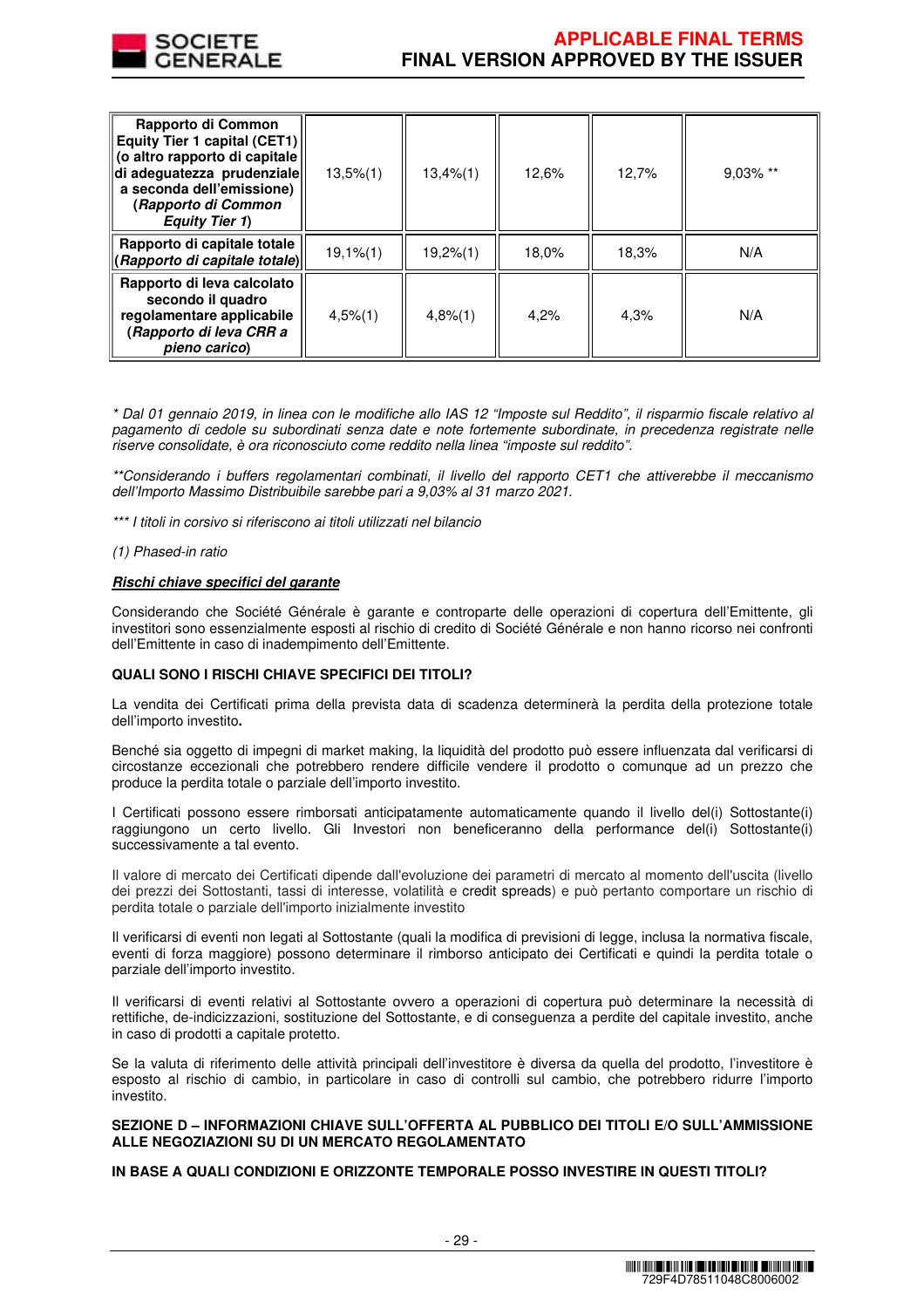

## **DESCRIZIONE DELLE MODALITÀ DELL'OFFERTA:**

#### **Giurisdizione dell'offerta al pubblico non esente:** Italia

#### **Periodo di Offerta:**

Dal 06 ottobre 2021 (incluso) alle 09:00 CET (Central European Time) al 26 ottobre 2021 (incluso), alle 16:00 CET, salvo chiusura anticipata del Periodo di Offerta, come descritto di seguito.

I Certificati verranno collocati:

(a) all'interno dei locali del Collocatore, presso le loro sedi e le filiali;

(b) mediante offerta fuori sede ai sensi dell'articolo 30 e dell'articolo 31 del d.lgs 24 febbraio 1998 n. 58 come successivamente modificato (il "Testo Unico della Finanza") dal 06 ottobre 2021 alle 9.00 CET al 21 ottobre 2021 (incluso), alle 16.00 CET; e

(c) mediante tecniche di comunicazione a distanza ai sensi dell'articolo 32 del TUF dal 06 ottobre 2021 alle 9.00 CET al 14 ottobre 2021 (incluso), alle 16.00 CET,

salvo chiusura anticipata del Periodo d'Offerta come descritto di seguito.

Il Collocatore che intendono collocare i Certificati attraverso l'offerta fuori sede ai sensi dell'articolo 30 del Testo Unico della Finanza raccoglieranno i Moduli di adesione - invece che direttamente presso le loro filiali e uffici attraverso consulenti finanziari abilitati all'offerta fuori sede ai sensi dell'articolo 31 del Testo Unico della Finanza.

Ai sensi dell'articolo 30, comma 6, del Testo Unico della Finanza, la validità e l'efficacia dei contratti sottoscritti tramite Offerta Fuori Sede è sospesa per un periodo di 7 (sette) giorni dalla data di sottoscrizione del Modulo di Adesione da parte del relativo investitore.

Entro tale periodo gli investitori possono comunicare al relativo Collocatore il loro recesso, senza dover pagare alcun costo o commissione.

I Certificati verranno anche offerte mediante tecniche di comunicazione a distanza ai sensi dell'articolo 32 del Testo Unico della Finanza (ad esempio attraverso le piattaforme di trading online del Collocatore). In tale caso gli investitori possono acquistare i Certificati via internet, dopo essere stati identificati dal Collocatore, utilizzando le loro password/codici identificativi personali. Ai sensi dell'articolo 67-duodecies del d.lgs n. 206/2005 come successivamente modificato (il "Codice del Consumo"), la validità e l'efficacia dei contratti sottoscritti mediante tecniche di comunicazione a distanza sono sospese per un periodo di 14 (quattordici) giorni dalla data di sottoscrizione del modulo di adesione da parte dell'investitore di riferimento. Entro tale periodo gli investitori possono comunicare al relativo Collocatore il loro recesso senza alcun costo o commissione.

**Prezzo di Offerta:** I Certificati saranno offerti al Prezzo di Emissione, una parte del quale, pari al massimo al 5,00%, è costituita dalla commissione di distribuzione dovuta in via anticipata dal Garante a Deutsche Bank SpA, Piazza del Calendario, 3, 20126 Milano (il **Collocatore**)

#### **Condizioni a cui è soggetta l'offerta:**

L'offerta dei Certificati è subordinata alla loro emissione e a qualunque condizione aggiuntiva contenuta nei termini generali di attività degli intermediari finanziari, dagli stessi notificate agli investitori.

L'Emittente si riserva il diritto di chiudere il Periodo di Offerta prima della scadenza inizialmente stabilita per qualunque motivo.

L'Emittente si riserva il diritto di ritirare l'offerta e annullare l'emissione dei Certificati per qualunque motivo e in un qualsiasi momento alla Data di Emissione o precedentemente alla stessa. Resta inteso che qualora un potenziale investitore abbia richiesto la sottoscrizione e l'Emittente eserciti tale diritto, tale potenziale investitore non avrà alcun diritto di sottoscrivere o acquistare altrimenti i Certificati.

In ogni caso, l'avviso agli investitori relativo alla chiusura anticipata o al ritiro, a seconda dei casi, sarà pubblicato sul sito web dell'Emittente (http://prospectus.socgen.com).

La validità dell'offerta è soggetta al rilascio dell'autorizzazione alla negoziazione sull'EuroTLX da parte di Borsa Italiana S.p.A. entro e non oltre il giorno immediatamente precedente alla Data di Emissione; diversamente, l'offerta deve considerarsi ritirata e l'emissione annullata. L'Emittente s'impegna a presentare per tempo la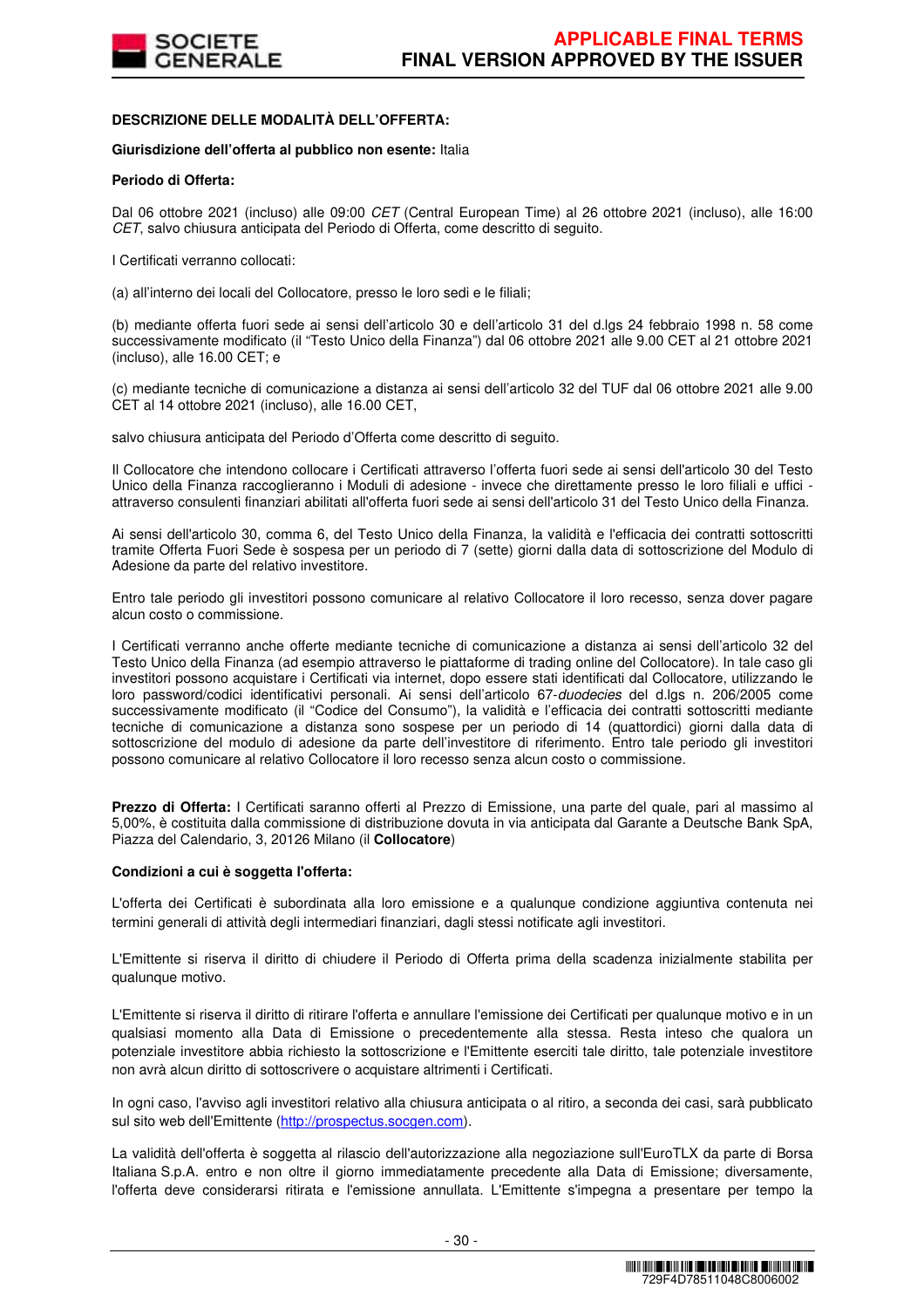

relativa domanda a Borsa Italiana S.p.A., al fine di consentire a Borsa Italiana S.p.A. di prendere una decisione, in base ai suoi regolamenti, entro il giorno immediatamente precedente alla Data di Emissione.

**Prezzo di Emissione:** EUR 100 per Certificato di Denominazione Specificata di EUR 100

## **Stima delle spese totali relative all'emissione o all'offerta, includendo la stima di eventuali spese applicate all'investitore dall'Emittente o dall'offerente:**

I costi di entrata, impliciti nel Prezzo di Emissione e calcolati al 30/10/2021 (la **data di lancio dell'emissione**), applicati all'investitore dall'Emittente o dall'Offerente sono pari al 5,00% (5,00 % costi di collocamento, 0,00% altri costi). I costi di entrata e i potenziali costi ricorrenti e le potenziali penali di uscita anticipata possono avere un impatto sul rendimento che l'investitore può ottenere dall'investimento.

**Piano di distribuzione:** Il prodotto è destinato ad investitori al dettaglio e sarà offerto in Italia

# **CHI è L'OFFERENTE E/O IL SOGGETTO CHE CHIEDE L'AMMISSIONE ALLE NEGOZIAZIONI ?**

Societe Generale in quanto Dealer

Tour Société Générale - 17 Cours Valmy

92987 Paris La Défense Cedex, France

Sede legale : 29, boulevard Haussmann, 75009 Paris, France.

Forma giuridica: Società per azioni a responsabilità limitata pubblica (société anonyme).

Legislazione di riferimento: diritto francese.

Paese di costituzione: Francia

## **PERCHÈ QUESTO PROSPETTO VIENE PRODOTTO?**

Questo prospetto è stato predisposto in relazione all'offerta al pubblico dei Certificati.

**Ragioni dell'offerta o dell'ammissione alle negoziazioni: i** proventi netti dell'emissione dei Certificati saranno utilizzati per le finalità generali di finanziamento del Gruppo Société Générale, che comprende il generare profitti.

**Uso dei proventi e importo stimato dei proventi: I proventi netti dell'emissione dei Certificati saranno utilizzati per le finalità generali di finanziamento del Gruppo Société Générale, che comprende il generare profitti.** 

**Impegno di sottoscrizione**: E' in essere un impegno di sottoscrizione a fermo con**:** Societe Generale.

#### **Interessi delle persone fisiche e giuridiche coinvolte nell'emissione/offerta :**

Ad eccezione delle eventuali commissioni dovute al Dealer,e per quanto l'Emittente ne sa, nessuna persona coinvolta nell'emissione dei Certificati ha un interesse rilevante nell'Offerta.

Il Dealer e le sue affiliate si sono impegnate, e potrebbero in futuro impegnarsi, in operazioni di investment banking e/o commercial banking transactions, e potrebbero nel corso ordinario del business eseguire altri servizi per l'Emittente e le sue affiliate.

Société Générale ricoprirà i ruoli di fornitore di strumenti di copertura a favore dell'Emittente e di Agente di Calcolo dei Certificati.

La possibilità di conflitti di interesse tra i vari ruoli di Société Générale, da un lato, e, d'altro lato, tra quelli di Société Générale nello svolgimento di questi ruoli e quelli dei Portatori dei Certificati, non può escludersi.

Inoltre, considerata l'attività bancaria di Société Générale, conflitti di interesse potrebbero sorgere tra gli interessi di Société Générale nello svolgimento di tali attività (inclusa la detenzione di informazioni non pubbliche in relazione ai sottostanti dei Certificati) e quelli dei Portatori dei Certificati. Infine, le attività di Société Générale sullo/sugli strumento/i finanziario/i sottostante/i, per conto della proprietà ovvero per conto dei propri clienti, oppure il porre in essere transazioni di copertura, può anche avere un impatto sul prezzo di questi strumenti e sulla loro liquidità, e ciò potrebbe configgere con gli interessi dei Portatori dei Certificati.

Société Générale ricoprirà i ruoli di fornitore di strumenti di copertura a favore dell'Emittente e di Agente di Calcolo dei Certificati.